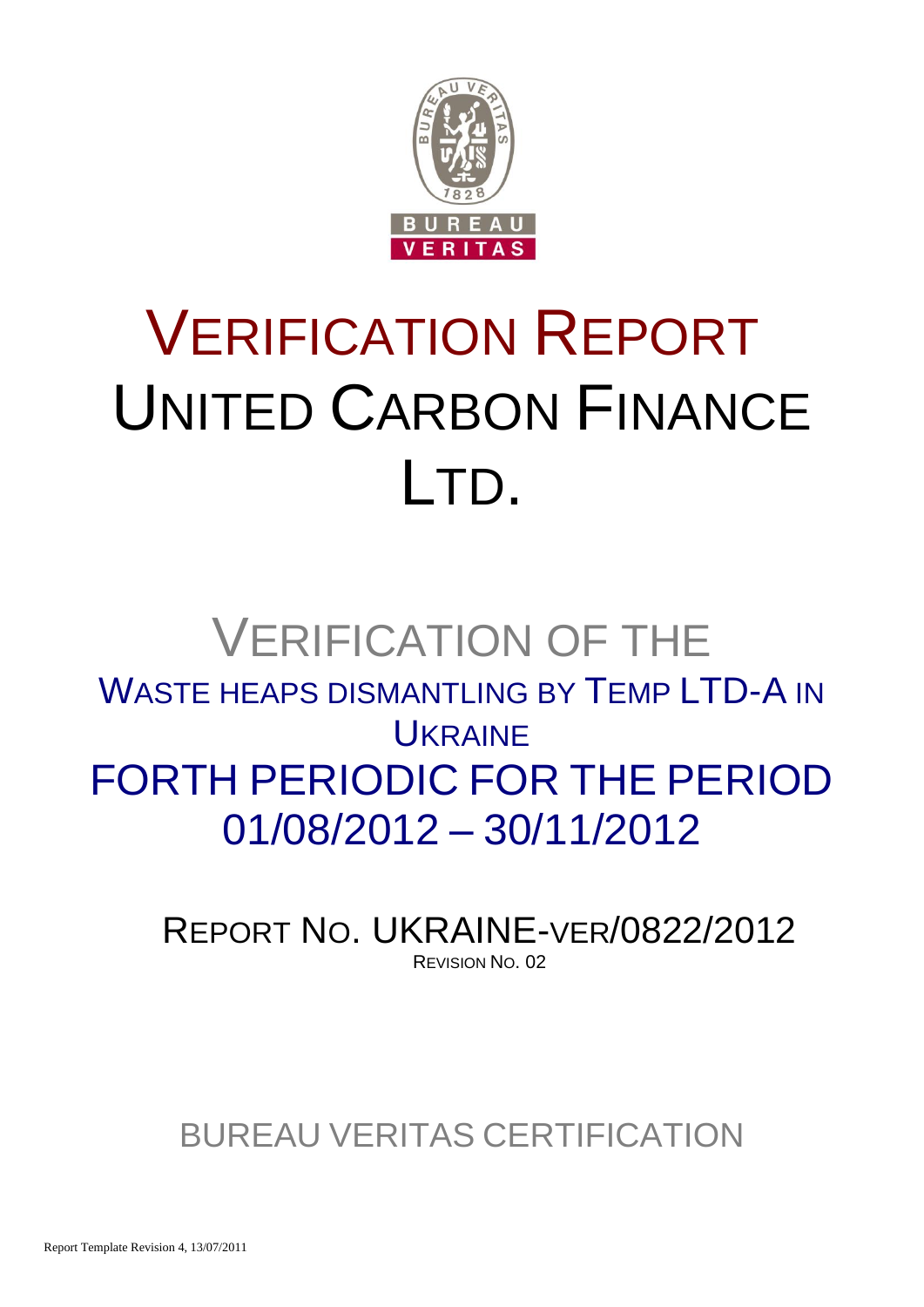ate of first issue: **Department of the Contract of Security Contract of Security Contract of the Contract Organizational unit:** 

#### Report No: UKRAINE-ver/0822/2012



#### VERIFICATION REPORT

| 03/12/2012                                                                                                                                                                                                                                                                                                                                                                                                                                                                                                                                                                                                                                                                                                                                                                                                           | <b>Bureau Veritas Certification</b><br><b>Holding SAS</b> |                                                                                                                  |  |
|----------------------------------------------------------------------------------------------------------------------------------------------------------------------------------------------------------------------------------------------------------------------------------------------------------------------------------------------------------------------------------------------------------------------------------------------------------------------------------------------------------------------------------------------------------------------------------------------------------------------------------------------------------------------------------------------------------------------------------------------------------------------------------------------------------------------|-----------------------------------------------------------|------------------------------------------------------------------------------------------------------------------|--|
| Client:<br>United Carbon Finance Ltd.                                                                                                                                                                                                                                                                                                                                                                                                                                                                                                                                                                                                                                                                                                                                                                                | Client ref.:<br>Tahir Musayev                             |                                                                                                                  |  |
| Summary:<br>Bureau Veritas Certification has made the forth periodic verification of the "Waste heaps dismantling by Temp<br>LTD-A in Ukraine" project of «Temp LTD-A» LLC located in Sverdlovsk, Luhansk region, Ukraine, and applying<br>JI specific approach, on the basis of UNFCCC criteria for the JI, as well as criteria given to provide for<br>consistent project operations, monitoring and reporting. UNFCCC criteria refer to Article 6 of the Kyoto<br>Protocol, the JI rules and modalities and the subsequent decisions by the JI Supervisory Committee, as well as<br>the host country criteria.                                                                                                                                                                                                    |                                                           |                                                                                                                  |  |
| The verification scope is defined as a periodic independent review and ex post determination by the Accredited<br>Entity of the monitored reductions in GHG emissions during defined verification period, and consisted of the<br>following three phases: i) desk review of the monitoring report against project design and the baseline and<br>monitoring plan; ii) follow-up interviews with project stakeholders; iii) resolution of outstanding issues and the<br>issuance of the final verification report and opinion. The overall verification, from Contract Review to<br>Verification Report & Opinion, was conducted using Bureau Veritas Certification internal procedures.                                                                                                                              |                                                           |                                                                                                                  |  |
| The first output of the verification process is a list of Clarification, Corrective Actions Requests, Forward<br>Actions Requests (CR, CAR and FAR), presented in Appendix A.                                                                                                                                                                                                                                                                                                                                                                                                                                                                                                                                                                                                                                        |                                                           |                                                                                                                  |  |
| In summary, Bureau Veritas Certification confirms that the project is implemented as planned and described in<br>approved project design documents. Installed equipment being essential for generating emission reduction<br>runs reliably and is calibrated appropriately. The monitoring system is in place and the project is generating<br>GHG emission reductions. The GHG emission reduction is calculated accurately and without material errors,<br>omissions, or misstatements, and the ERUs issued totalize 761493 tonnes of CO2 equivalent for the<br>monitoring period from 01/08/2012 to 30/11/2012.<br>Our opinion relates to the project's GHG emissions and resulting GHG emission reductions reported and<br>related to the approved project baseline and monitoring, and its associated documents. |                                                           |                                                                                                                  |  |
| Report No.:<br><b>Subject Group:</b><br>UKRAINE-ver/0822/2012<br>JI<br>Project title:                                                                                                                                                                                                                                                                                                                                                                                                                                                                                                                                                                                                                                                                                                                                |                                                           |                                                                                                                  |  |
| "Waste heaps dismantling by Temp LTD-A in<br>Ukraine"                                                                                                                                                                                                                                                                                                                                                                                                                                                                                                                                                                                                                                                                                                                                                                |                                                           |                                                                                                                  |  |
| Work carried out by:<br>Vyacheslav Yeriomin - Team Leader, Lead Veriner<br>Sergiy Kustovskyy - Team Member, Verifier                                                                                                                                                                                                                                                                                                                                                                                                                                                                                                                                                                                                                                                                                                 |                                                           |                                                                                                                  |  |
| Work reviewed by:<br>Ivan Sokolov - Internal Technical Reviewer<br>Vasiliy Kobzar - Technical Specialist<br>Work approved by:<br>Ivan Sokolov - Climate Change Operationale<br>Manager                                                                                                                                                                                                                                                                                                                                                                                                                                                                                                                                                                                                                               | $\bowtie$<br>ertifi <del>ca</del> tion<br>ng SAS          | No distribution without permission from the<br>Client or responsible organizational unit<br>Limited distribution |  |
| Date of this revision:<br>Rev. No.:<br>04/12/2012<br>02<br>27                                                                                                                                                                                                                                                                                                                                                                                                                                                                                                                                                                                                                                                                                                                                                        | Number of pages:                                          | Unrestricted distribution                                                                                        |  |

1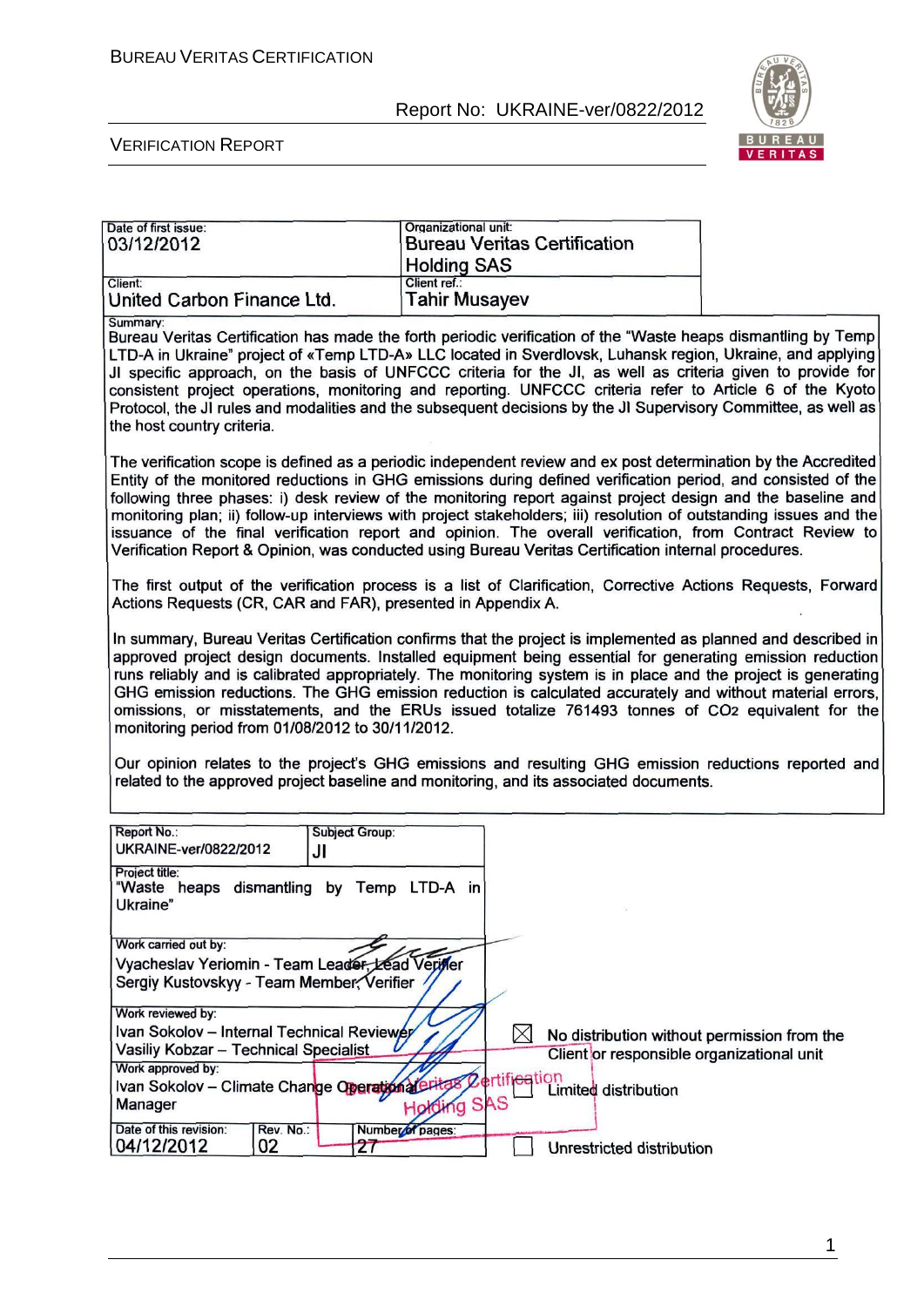VERIFICATION REPORT

| 1<br>1.1       | Objective                                                                      | 3              |
|----------------|--------------------------------------------------------------------------------|----------------|
| 1.2            | Scope                                                                          | 3              |
| 1.3            | <b>Verification Team</b>                                                       | 3              |
| $\overline{2}$ |                                                                                | .4             |
| 2.1            | <b>Review of Documents</b>                                                     | $\overline{4}$ |
| 2.2            | Follow-up Interviews                                                           | $\overline{4}$ |
| 2.3            | Resolution of Clarification, Corrective and Forward Action Requests            | 5              |
| 3              |                                                                                |                |
| 3.1            | Remaining issues and FARs from previous verifications                          | 6              |
| 3.2            | Project approval by Parties involved (90-91)                                   | 6              |
| 3.3            | Project implementation (92-93)                                                 | 6              |
| 3.4            | Compliance of the monitoring plan with the monitoring methodology<br>$(94-98)$ | $\overline{7}$ |
| 3.5            | Revision of monitoring plan (99-100)                                           | 8              |
| 3.6            | Data management (101)                                                          | 8              |
| 3.7            | Verification regarding programmes of activities (102-110)                      | 8              |
| 4              |                                                                                |                |
| 5              |                                                                                |                |
|                |                                                                                |                |
|                |                                                                                |                |

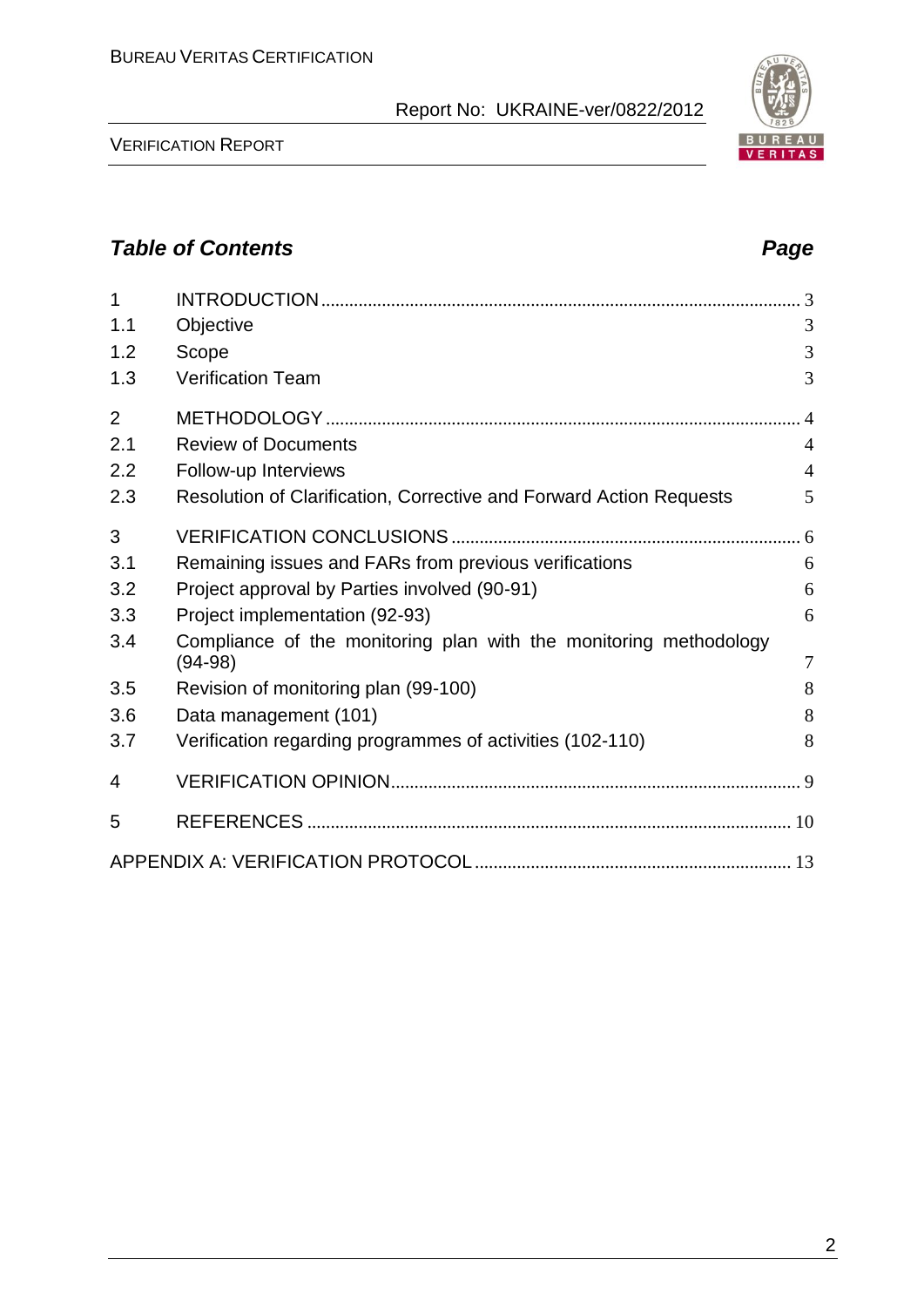

VERIFICATION REPORT

#### **1 INTRODUCTION**

United Carbon Finance Ltd. has commissioned Bureau Veritas Certification to verify the emissions reductions of its JI project "Waste heaps dismantling by Temp LTD-A in Ukraine" (hereafter called "the project") at Sverdlovsk, Luhansk region, Ukraine.

This report summarizes the findings of the verification of the project, performed on the basis of UNFCCC criteria, as well as criteria given to provide for consistent project operations, monitoring and reporting.

#### **1.1 Objective**

Verification is the periodic independent review and ex post determination by the Accredited Independent Entity of the monitored reductions in GHG emissions during defined verification period.

The objective of verification can be divided in Initial Verification and Periodic Verification.

UNFCCC criteria refer to Article 6 of the Kyoto Protocol, the JI rules and modalities and the subsequent decisions by the JI Supervisory Committee, as well as the host country criteria.

#### **1.2 Scope**

The verification scope is defined as an independent and objective review of the project design document, the project's baseline study, monitoring plan and monitoring report, and other relevant documents. The information in these documents is reviewed against Kyoto Protocol requirements, UNFCCC rules and associated interpretations.

The verification is not meant to provide any consulting towards the Client. However, stated requests for clarifications, corrective and/or forward actions may provide input for improvement of the project monitoring towards reductions in the GHG emissions.

#### **1.3 Verification Team**

The verification team consists of the following personnel:

Vyacheslav Yeriomin

Bureau Veritas Certification Team Leader, Climate Change Lead Verifier

Sergiy Kustovskyy

Bureau Veritas Certification Team Member, Climate Change Verifier

This determination report was reviewed by:

Ivan Sokolov Bureau Veritas Certification Internal Technical Reviewer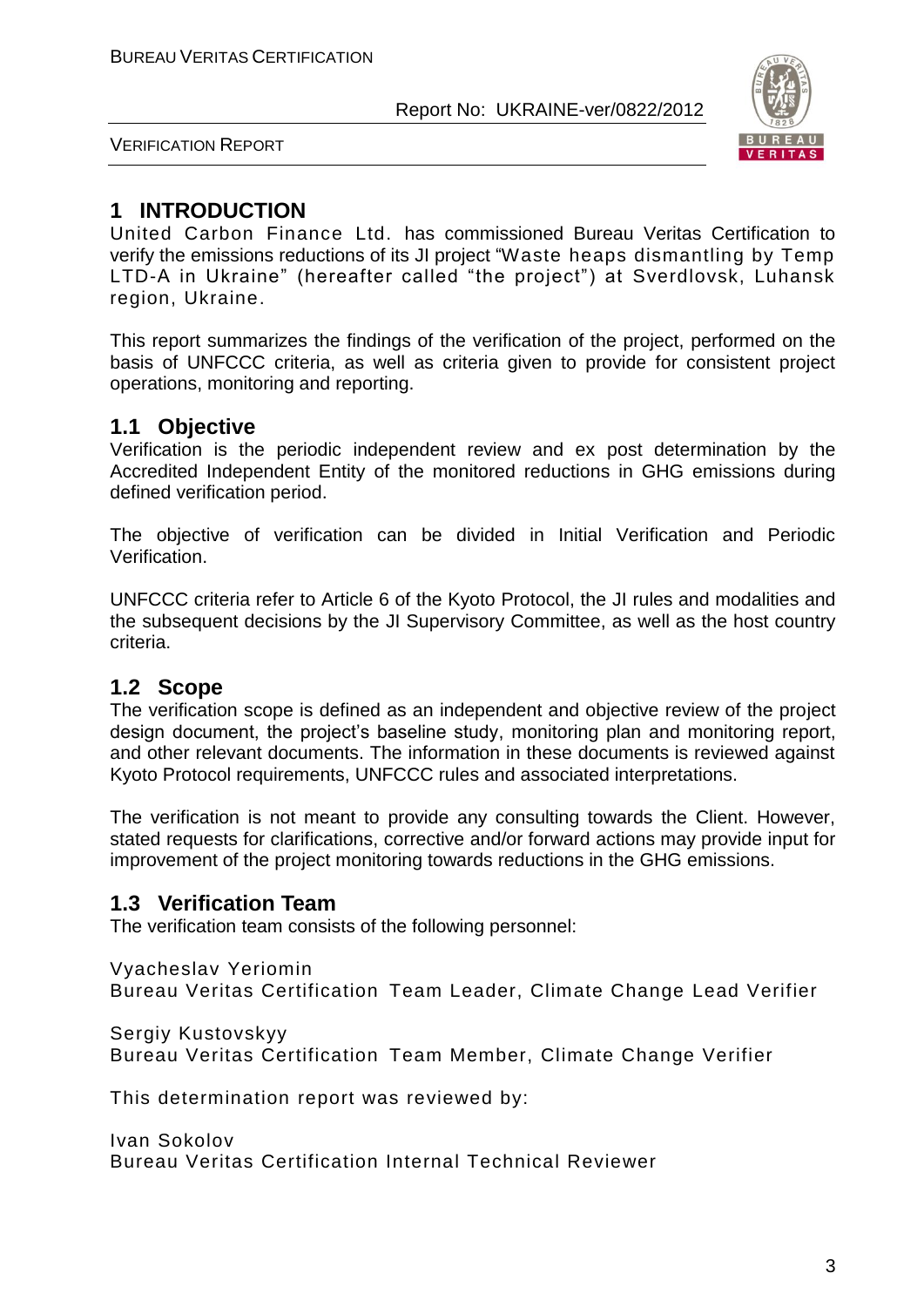

VERIFICATION REPORT

#### Vasiliy Kobzar Bureau Veritas Certification Technical Specialist

#### **2 METHODOLOGY**

The overall verification, from Contract Review to Verification Report & Opinion, was conducted using Bureau Veritas Certification internal procedures.

In order to ensure transparency, a verification protocol was customized for the project, according to the version 01 of the Joint Implementation Determination and Verification Manual, issued by the Joint Implementation Supervisory Committee at its 19 meeting on 04/12/2009. The protocol shows, in a transparent manner, criteria (requirements), means of verification and the results from verifying the identified criteria. The verification protocol serves the following purposes:

- It organizes, details and clarifies the requirements a JI project is expected to meet;
- It ensures a transparent verification process where the verifier will document how a particular requirement has been verified and the result of the verification.

The completed verification protocol is enclosed in Appendix A to this report.

#### **2.1 Review of Documents**

The Monitoring Report (MR) submitted by United Carbon Finance Ltd. and additional background documents related to the project design and baseline, i.e. country Law, Project Design Document (PDD) and/or Guidance on criteria for baseline setting and monitoring, Host party criteria, Kyoto Protocol, Clarifications on Verification Requirements to be Checked by an Accredited Independent Entity were reviewed.

The verification findings presented in this report relate to the Monitoring Report version(s) 01, 02 and project as described in the determined PDD.

#### **2.2 Follow-up Interviews**

On 03/12/2012 Bureau Veritas Certification performed on-site interviews with project stakeholders to confirm selected information and to resolve issues identified in the document review. Representatives of United Carbon Finance Ltd. and Temp LTD-A were interviewed (see References). The main topics of the interviews are summarized in Table 1.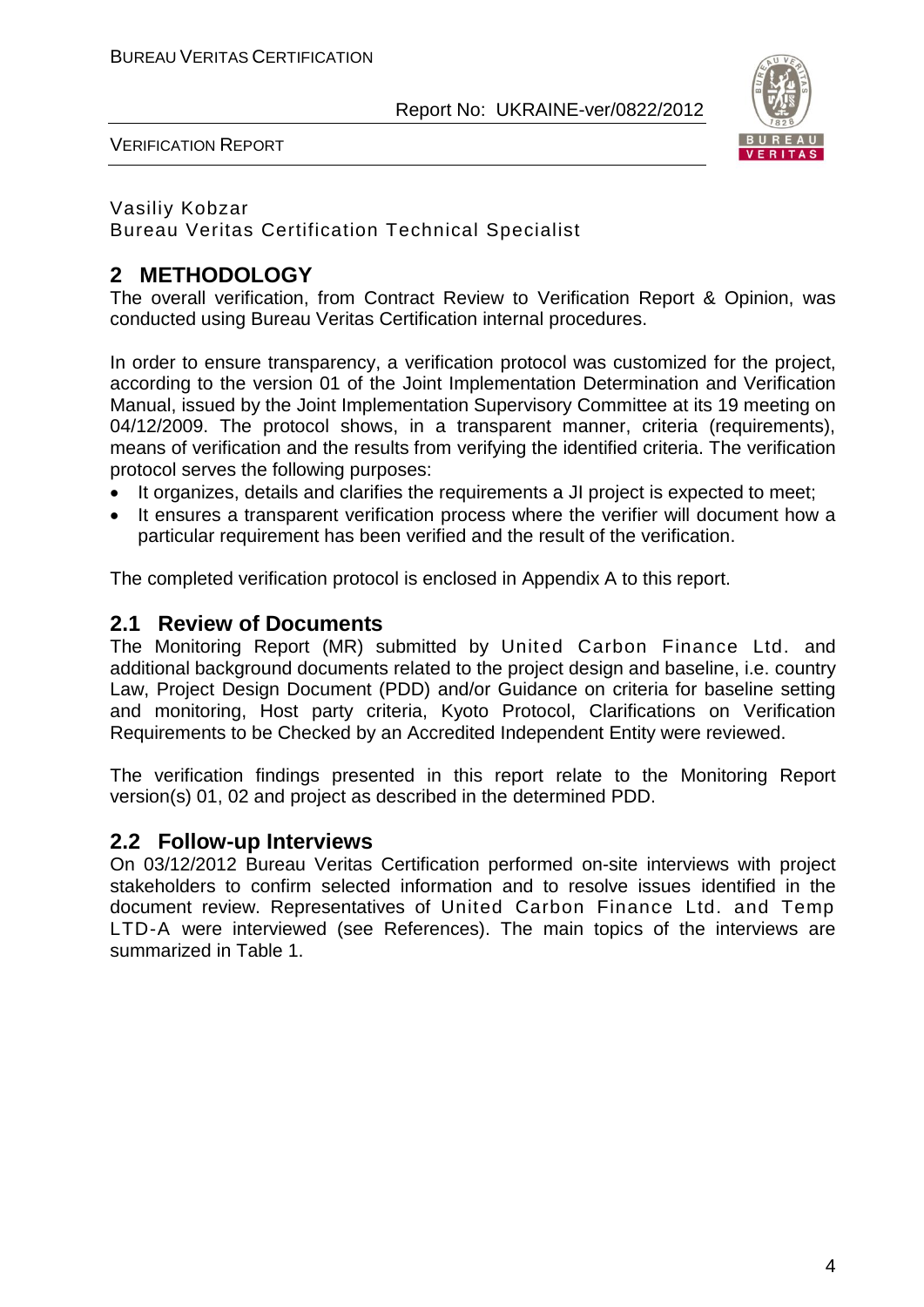

VERIFICATION REPORT

#### **Table 1 Interview topics**

| Interviewed<br>organization | <b>Interview topics</b>                                          |
|-----------------------------|------------------------------------------------------------------|
| Temp LTD-A                  | Organizational structure                                         |
|                             | Responsibilities and authorities                                 |
|                             | Roles and responsibilities for data collection and<br>processing |
|                             | Installation of equipment                                        |
|                             | Data logging, archiving and reporting                            |
|                             | Metering equipment control                                       |
|                             | Metering record keeping system, database                         |
|                             | IT management                                                    |
|                             | Training of personnel                                            |
|                             | Quality management procedures and technology                     |
|                             | Internal audits and check-ups                                    |
| <b>United Carbon</b>        | Baseline methodology                                             |
| Finance Ltd.                | Monitoring plan                                                  |
|                             | Monitoring report                                                |
|                             | <b>Excel spreadsheets</b>                                        |

#### **2.3 Resolution of Clarification, Corrective and Forward Action Requests**

The objective of this phase of the verification is to raise the requests for corrective actions and clarification and any other outstanding issues that needed to be clarified for Bureau Veritas Certification positive conclusion on the GHG emission reduction calculation.

If the Verification Team, in assessing the monitoring report and supporting documents, identifies issues that need to be corrected, clarified or improved with regard to the monitoring requirements, it should raise these issues and inform the project participants of these issues in the form of:

(a) Corrective action request (CAR), requesting the project participants to correct a mistake that is not in accordance with the monitoring plan;

(b) Clarification request (CL), requesting the project participants to provide additional information for the Verification Team to assess compliance with the monitoring plan;

(c) Forward action request (FAR), informing the project participants of an issue, relating to the monitoring that needs to be reviewed during the next verification period.

The Verification Team will make an objective assessment as to whether the actions taken by the project participants, if any, satisfactorily resolve the issues raised, if any, and should conclude its findings of the verification.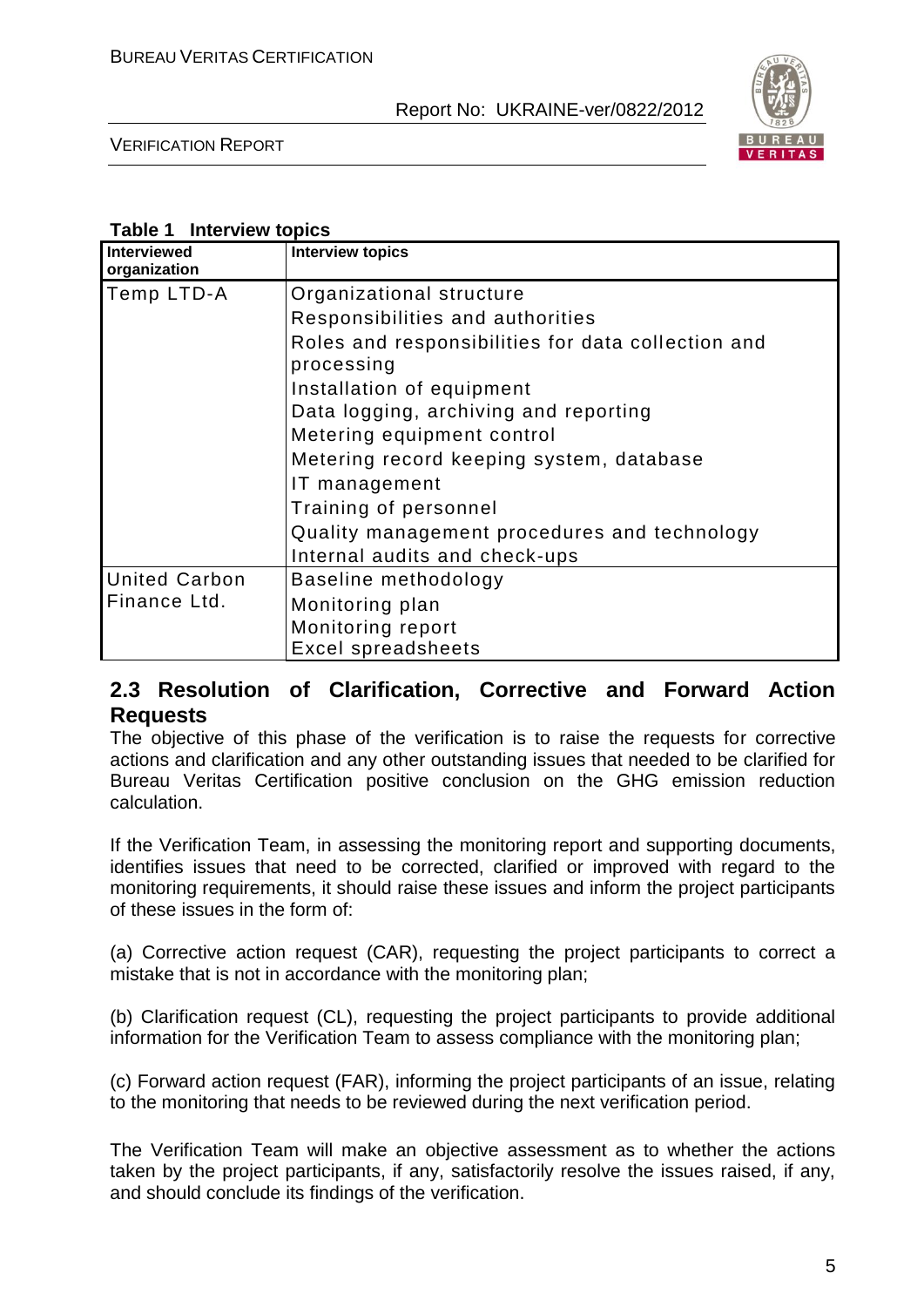

VERIFICATION REPORT

To guarantee the transparency of the verification process, the concerns raised are documented in more detail in the verification protocol in Appendix A.

#### **3 VERIFICATION CONCLUSIONS**

In the following sections, the conclusions of the verification are stated.

The findings from the desk review of the original monitoring documents and the findings from interviews during the follow up visit are described in the Verification Protocol in Appendix A.

The Clarification, Corrective and Forward Action Requests are stated, where applicable, in the following sections and are further documented in the Verification Protocol in Appendix A. The verification of the Project resulted in 10 Corrective Action Requests and 2 Clarification Requests.

The number between brackets at the end of each section corresponds to the DVM paragraph.

#### **3.1 Remaining issues and FARs from previous verifications**

No FARs were raised during previous verification.

#### **3.2 Project approval by Parties involved (90-91)**

Written project approval by the Ukraine #2456/23/7 dated 05/09/2012 has been issued by the State Environmental Investment Agency of Ukraine.

Written project approval by the Netherland Designated Focal Point was received for the proposed project, reference 2011JI47, dated 22/11/2011.

The abovementioned written approvals are unconditional.

The identified areas of concern as to the Project approval by Parties involved, project participants responses and Bureau Veritas Certification's conclusions are described in Appendix A to this report (refer to CAR 01, CAR 02).

#### **3.3 Project implementation (92-93)**

The proposed project is a progressive project that envisages processing and dismantling of the waste heaps, which are located in the Luhansk Region of Ukraine.

The main idea of the project is to process waste heaps originated due to coal extraction from mines. Coal extraction from the mine's waste heap will prevent greenhouse gas emissions into the atmosphere as if in the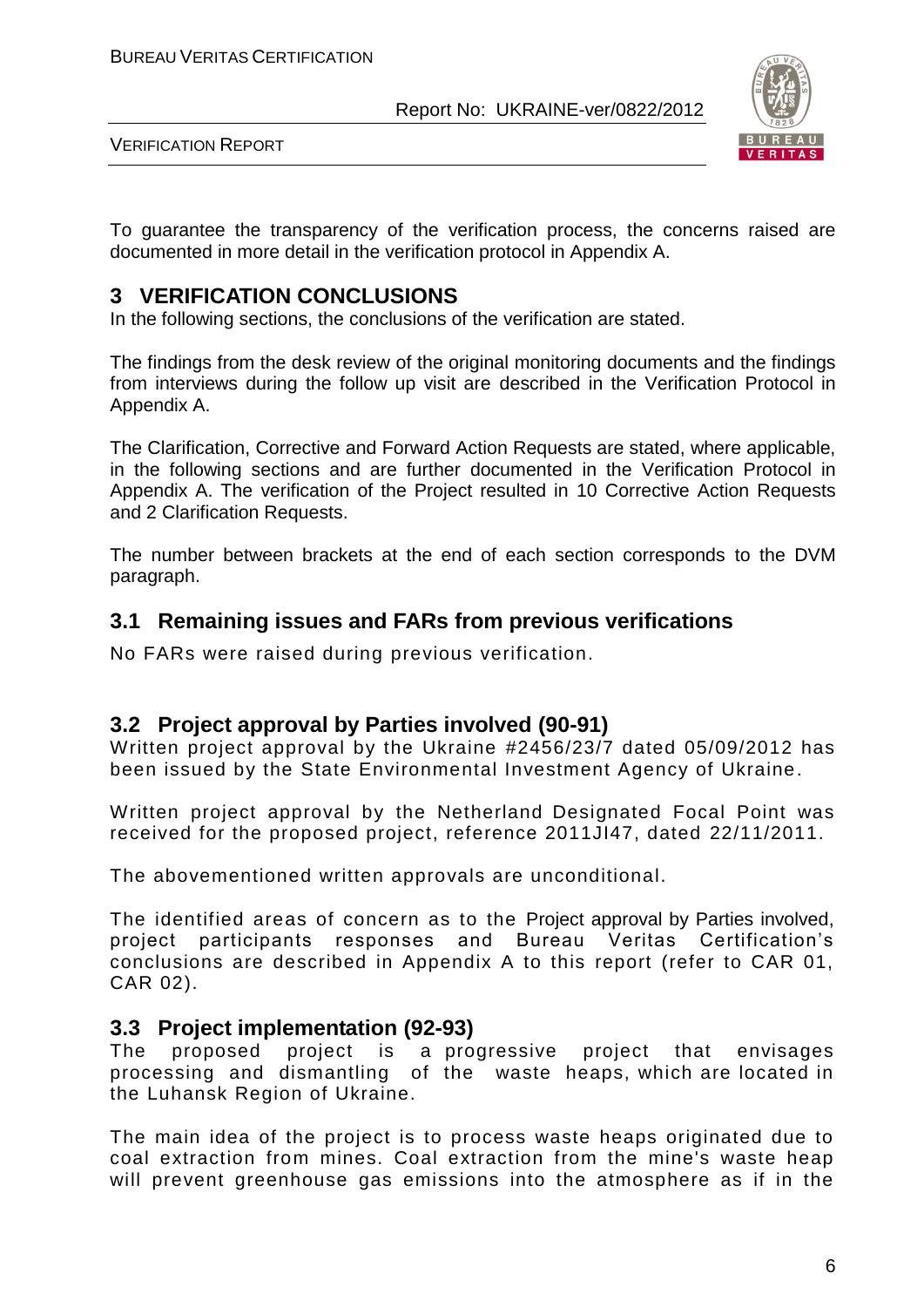

VERIFICATION REPORT

case of spontaneous burning and will produce additional amount of coal instead of its mining. Emission reductions due to the implemen tation of this project will come from three major sources:

Removing the source of green-house gas emissions from the burning / slow burning waste heap by the extraction of non -combusted coal contained in a waste heap;

Negative leakage through reduced fugitive emissions of methane due to the replacement of coal that would have been mined, by the coal extracted from the heap under the project activity.

Reduce electricity consumption at waste heap dismantling in comparison with energy consumption at coal mine.

The Project is aimed at coal extraction from the mine's waste heaps of the Luhansk Region of Ukraine. These waste heaps have been accumulated some time before the start of the project activity from the mining waste of underground mines. Project activity will prevent greenhouse gas emissions into the atmosphere during combustion of the heaps and will contribute an additional amount of coal, without the need for mining. The Project activities include installation of the equipment for coal extraction and beneficiation near the processing waste heaps and applying special machinery that will perform preparation, loading and transportation of the rock from the waste heaps to the beneficiation factory. After purifying of the matter, the extracted coal will be sold for heat and power generation and the remaining bare rock will be utilized for land engineering and road building.

The project has been operational for the whole monitoring period.

The identified areas of concern as to the project imple mentation, project participants responses and Bureau Veritas Certification's conclusions are described in Appendix A to this report (refer to CL 01, CL 02).

#### **3.4 Compliance of the monitoring plan with the monitoring methodology (94-98)**

The monitoring occurred in accordance with the monitoring plan included in the PDD regarding which the determination has been deemed final and is so listed on the UNFCCC JI website.

For calculating the emission reductions, key factors influencing the baseline emissions and the activity level of the project and the emissions as well as risks associated with the project were taken into account, as appropriate.

Data sources used for calculating emission reductions are clearly identified, reliable and transparent.

Emission factors, including default emission factors, are selected by carefully balancing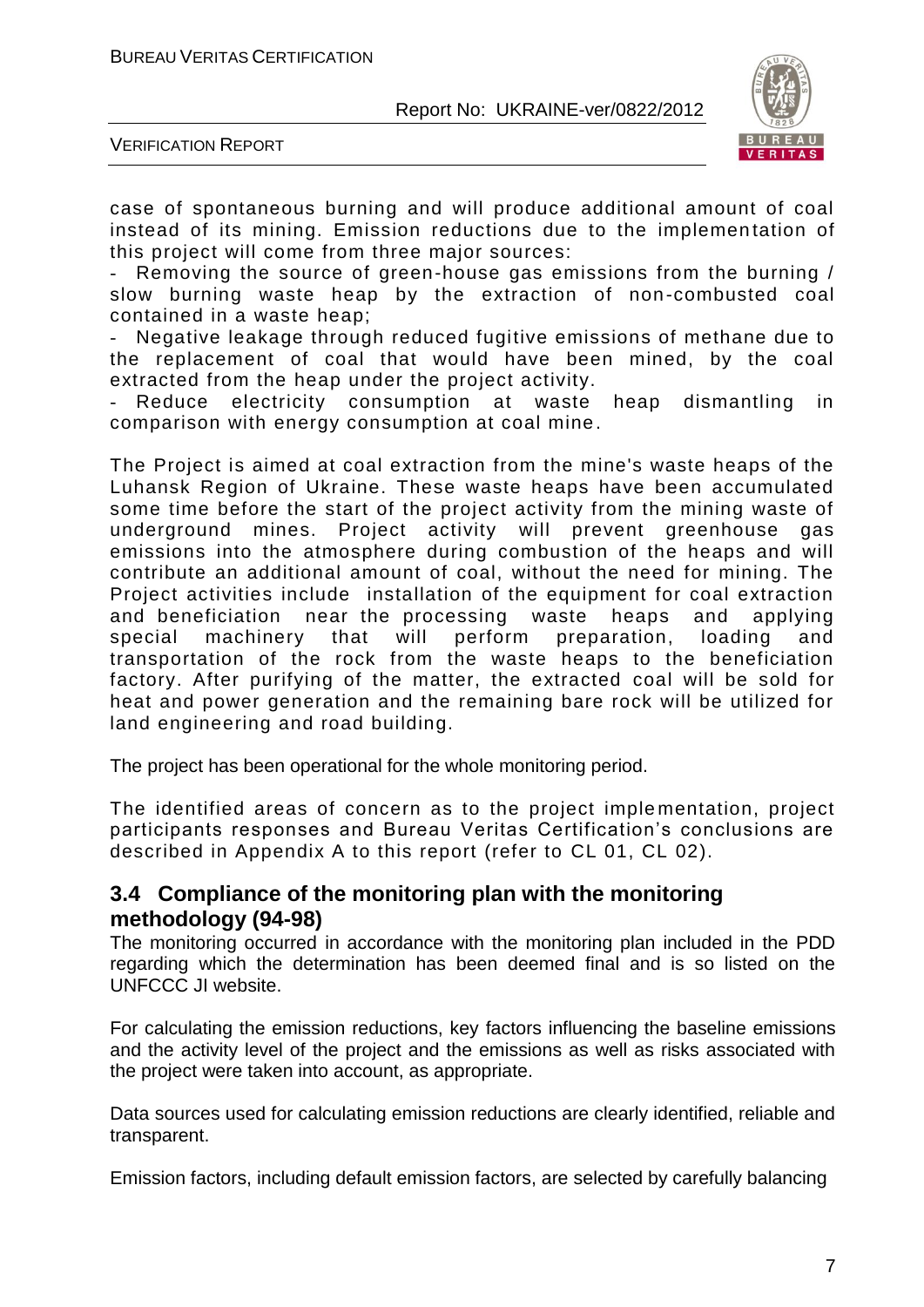

VERIFICATION REPORT

accuracy and reasonableness, and appropriately justified of the choice.

The calculation of emission reductions is based on conservative assumptions and the most plausible scenarios in a transparent manner.

The identified areas of concern as to the compliance of the monitoring plan with the monitoring methodology, project participants responses and Bureau Veritas Certification's conclusions are described in Appendix A to this report (refer to CARs 03 - 06).

#### **3.5 Revision of monitoring plan (99-100)**

Not applicable

#### **3.6 Data management (101)**

The data and their sources, provided in monitoring report, are clearly identified, reliable and transparent.

The implementation of data collection procedures is in accordance with the monitoring plan, including the quality control and quality assurance procedures. These procedures are mentioned in the section "References" of this report.

The function of the monitoring equipment, including its calibration status, is in order.

The evidence and records used for the monitoring are maintained in a traceable manner.

The data collection and management system for the project is in accordance with the monitoring plan.

The identified areas of concern as to the data managemet, project participants responses and Bureau Veritas Certification's conclusions are described in Appendix A to this report (refer to CARs 07 - 10).

### **3.7 Verification regarding programmes of activities (102-110)**

Not applicable.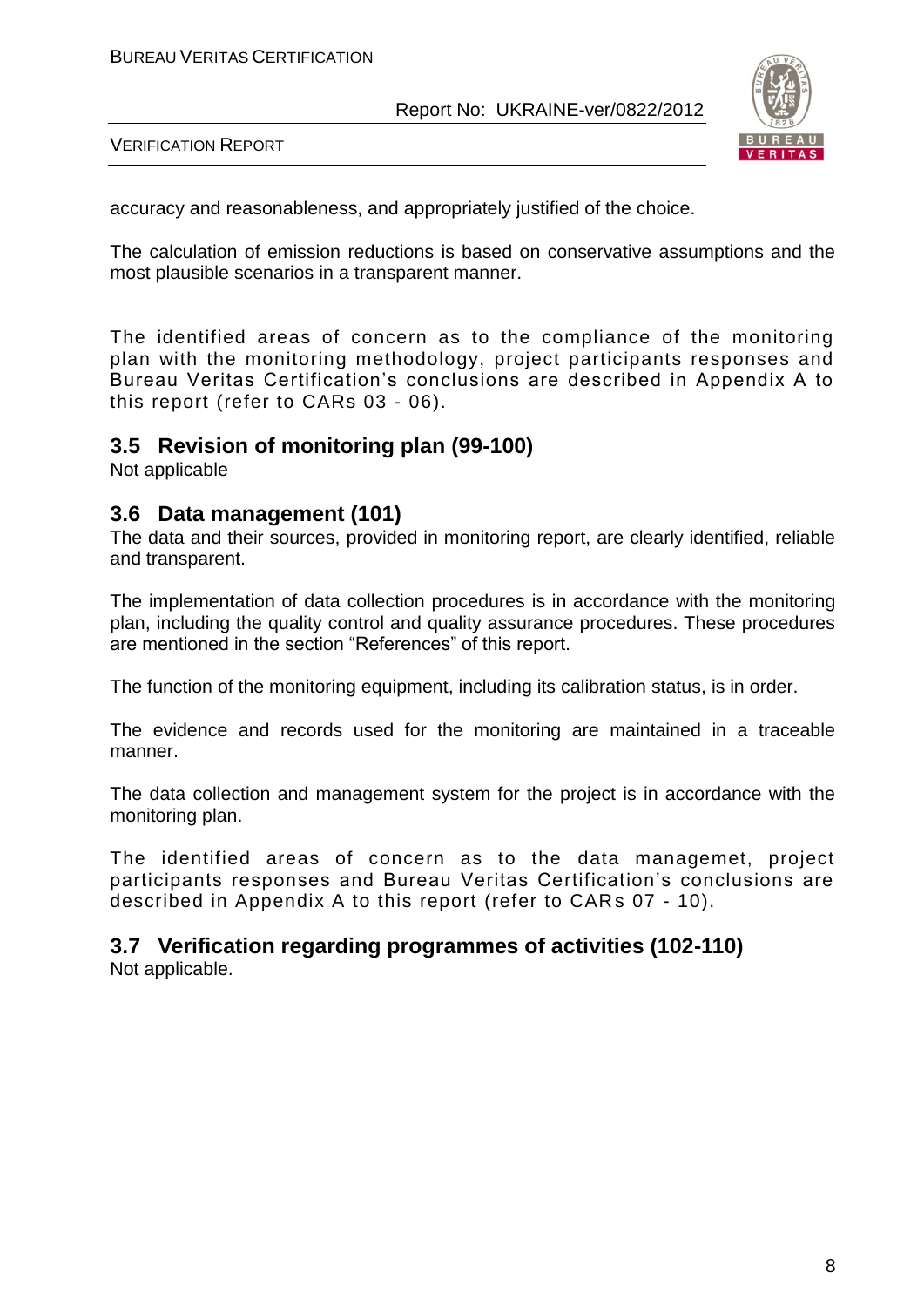

VERIFICATION REPORT

#### **4 VERIFICATION OPINION**

Bureau Veritas Certification has performed the forth periodic verification of the "Waste heaps dismantling by Temp LTD-A in Ukraine" Project in Ukraine, which applies JI specific approach. The verification was performed on the basis of UNFCCC criteria and host country criteria and also on the criteria given to provide for consistent project operations, monitoring and reporting.

The verification consisted of the following three phases: i) desk review of the monitoring report against the project design and the baseline and monitoring plan; ii) follow-up interviews with project stakeholders; iii) resolution of outstanding issues and the issuance of the final verification report and opinion.

The management of United Carbon Finance Ltd is responsible for the preparation of the GHG emissions data and the reported GHG emissions reductions of the project on the basis set out within the project Monitoring Plan indicated in the final PDD version. The development and maintenance of records and reporting procedures in accordance with that plan, including the calculation and determination of GHG emission reductions from the project, is the responsibility of the management of the project.

Bureau Veritas Certification verified the Project Monitoring Report version 02 for the reporting period as indicated below. Bureau Veritas Certification confirms that the project is implemented as planned and described in approved project design documents. Installed equipment being essential for generating emission reduction runs reliably and is calibrated appropriately. The monitoring system is in place and the project is generating GHG emission reductions.

Bureau Veritas Certification can confirm that the GHG emission reduction is accurately calculated and is free of material errors, omissions, or misstatements. Our opinion relates to the project's GHG emissions and resulting GHG emissions reductions reported and related to the approved project baseline and monitoring, and its associated documents. Based on the information we have seen and evaluated, we confirm, with a reasonable level of assurance, the following statement:

Reporting period: From 01/08/2012 to 30/11/2012

| <b>Baseline emissions</b>  |  | 568744 tonnes of CO2 equivalent   |
|----------------------------|--|-----------------------------------|
| Leakage                    |  | - 194247 tonnes of CO2 equivalent |
| <b>Project emissions</b>   |  | 1498 tonnes of CO2 equivalent     |
| <b>Emission Reductions</b> |  | : 761493 tonnes of CO2 equivalent |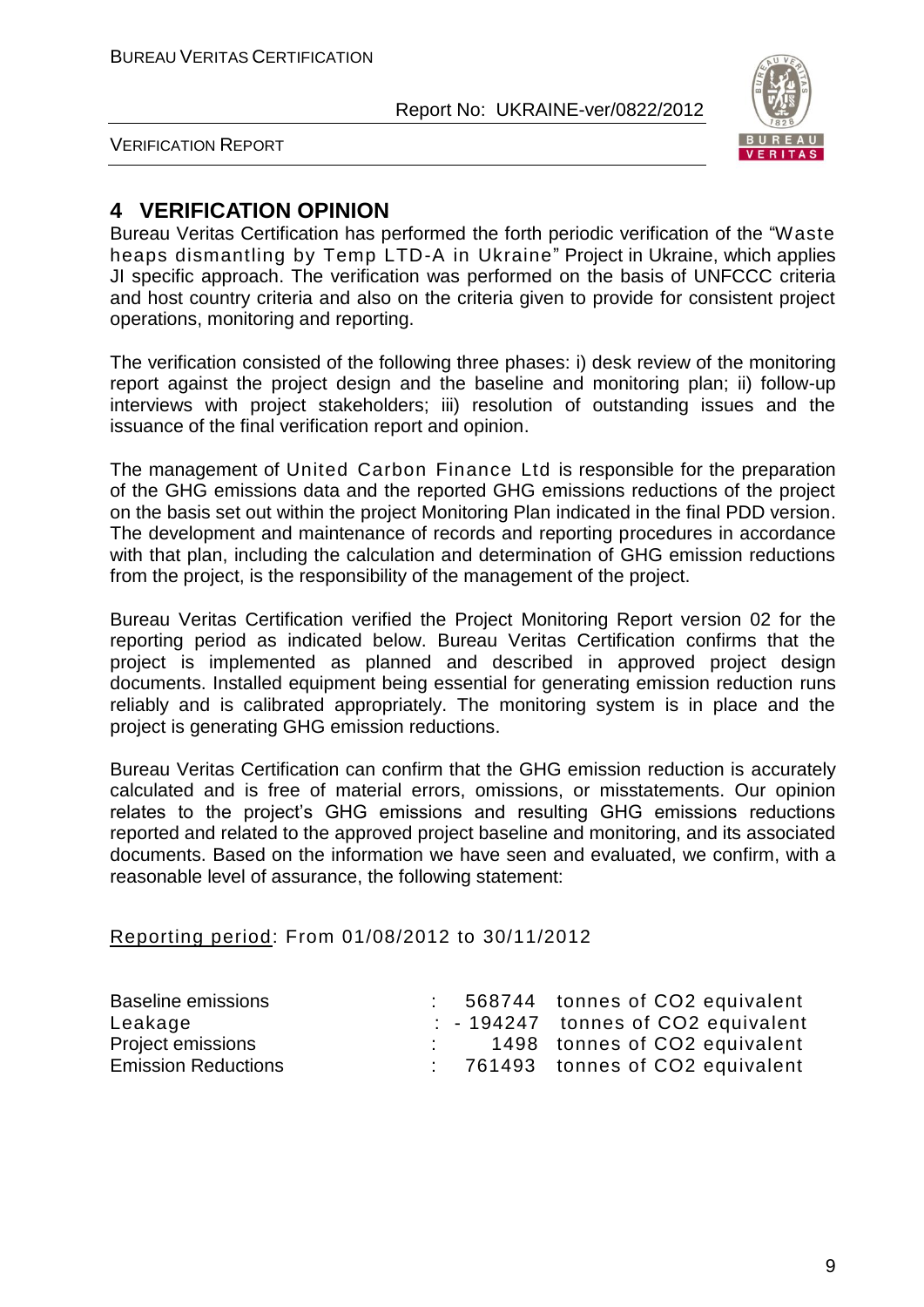

VERIFICATION REPORT

#### **5 REFERENCES**

#### **Category 1 Documents:**

Documents provided by United Carbon Finance Ltd that relate directly to the GHG components of the project.

- /1/ Project Design Document "Waste heaps dismantling by Temp LTD-A in Ukraine" version 3.0 dated 18/07/2012.
- /2/ Monitoring Report for 01/08/2012-30/11/2012 "Waste heaps dismantling by Temp LTD-A in Ukraine", version 01 dated 01/12/2012.
- /3/ Monitoring Report for 01/08/2012-30/11/2012 "Waste heaps dismantling by Temp LTD-A in Ukraine", version 02 dated 03/12/2012.
- /4/ Emission Reductions Calculation excel file
- /5/ Letter of Approval #2456/23/7 for the project "Waste heaps dismantling by Temp LTD-A in Ukraine" issued by State Environmental Investment Agency of Ukraine dated 05/09/2012.
- /6/ Letter of Approval № 2011JI47 dated 22/11/2011 for the project "Waste heaps dismantling by Temp LTD-A in Ukraine" issued by DFP of the Netherlands.

#### **Category 2 Documents:**

Background documents related to the design and/or methodologies employed in the design or other reference documents.

- /1/ Order # 21-П dated 21/03/2008 "On approval and enactment of instruction", Temp LTD-A LLC, Antratsyt city
- /2/ Order # 31-П dated 01/07/2008 "On assignment of documentation storage terms", Temp LTD-A LLC, Antratsyt city
- /3/ Instruction dated 21/03/2008 on monitoring of main enterprise activity parameters for implementation of JI project within Kyoto Protocol mechanisms, Temp LTD-A LLC
- /4/ Photo–General view of processing facility "Voroshylovska", Temp LTD-A LLC
- /5/ Photo–General view of waste heap processing facility "Voroshylovska", Temp LTD-A LLC
- /6/ Statement dated 15/09/2008 on meters replacement
- /7/ Passport on multitariff active and reactive energy meter LZQM 321.02.534
- /8/ Acceptance certificate on multitariff active and reactive energy meter LZQM 321.02.534, fabrication # 446002. Fabrication date–26/02/2007
- /9/ Photo– multitariff active and reactive energy meter LZQM 321.02.534, fabrication # 446002, 2007
- /10/ Passport on multitariff active and reactive energy meter ЕМS 132.11.4
- /11/ Acceptance certificate on multitariff active and reactive energy meter ЕМS 132.11.4, fabrication # 352641. Fabrication date–12/05/2006
- /12/ Photo–multitariff active and reactive energy meter ЕМS 132.11.4, fabrication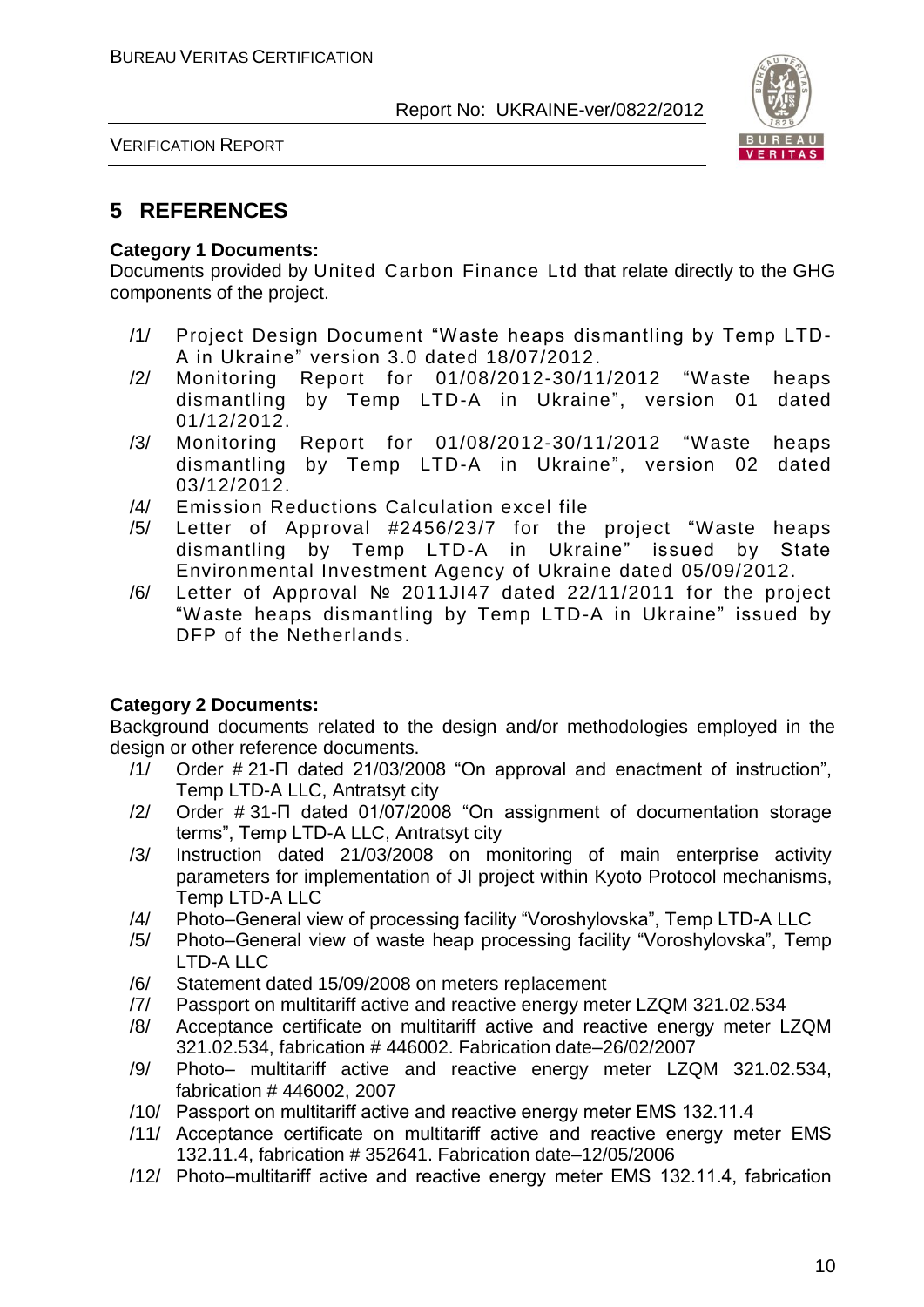VERIFICATION REPORT



# 352641, 2006

- /13/ Passport on multitariff active and reactive energy meter LZQM 321.02.534
- /14/ Acceptance certificate on multitariff active and reactive energy meter LZQM 321.02.534, fabrication # 588429. Fabrication date–21/04/2008
- /15/ Photo–multitariff active and reactive energy meter LZQM 321.02.534, fabrication # 588429, 2008
- /16/ Photo–general view of electronic railway scales Donetsk railway Karakhash station
- /17/ Photo–display of electronic railway scales Donetsk railway Karakhash station
- /18/ Technical passport on electronic railway scales type ВЕТ-150В2, fabrication # 686 at Donetsk railway Dariivka station. Passport dated of 20/06/2011
- /19/ Delivery note # 0000005838 dated 26/08/2011 on oil products distribution
- /20/ Decommissioning statement # СпТ-007В dated 31/08/2011, Voroshylovska station warehouse
- /21/ Passport on quality # 1902 dated 30/08/2011
- /22/ Photo–general view of electronic railway scales Donetsk railway Karakhash station
- /23/ Decommissioning statement # СпТ 01К, Temp LTD-A LLC
- /24/ Delivery note # 0000001282 on oil products distribution, Temp LTD-A LLC
- /25/ Turnover balance sheet as per billing statement 203 for November 2011, Temp LTD-A LLC
- /26/ Operating data of processing facility "Voroshylovska" for 2008-2010, Temp LTD-A LLC
- /27/ Acceptance certificate on power meter type NIK 2303 ART2T, fabrication # 0060944. Fabrication date 01/03/2010
- /28/ Passport on power meter type NIK 2303 ART2T
- /29/ Pay slip on acceptance of freight # 49835544 dated 31/10/2008, Temp LTD-A LLC
- /30/ Pay slip on acceptance of freight # 49835369 dated 24/10/2008, Temp LTD-A LLC
- /31/ Pay slip on acceptance of freight # 50090314 dated 17/10/2008, Temp LTD-A LLC
- /32/ Pay slip on acceptance of freight # 52273537 dated 29/08/2010, Temp LTD-A LLC
- /33/ Pay slip on acceptance of freight # 52273380 dated 20/08/2010, Temp LTD-A LLC
- /34/ Pay slip on acceptance of freight # 52273225 dated 06/08/2010, Temp LTD-A LLC
- /35/ Pay slip on acceptance of freight # 51608032 dated 29/11/2011, Temp LTD-A LLC
- /36/ Pay slip on acceptance of freight # 51608099 dated 29/11/2011, Temp LTD-A LLC
- /37/ Pay slip on acceptance of freight # 51267904 dated 10/11/2011, Temp LTD-A LLC
- /38/ Permit on increased risk works execution and increased risk equipment operation # 733.11.09 – 10.10.1 dated 07/10/2011, Temp LTD-A LLC
- /39/ Permit on increased risk works execution and increased risk equipment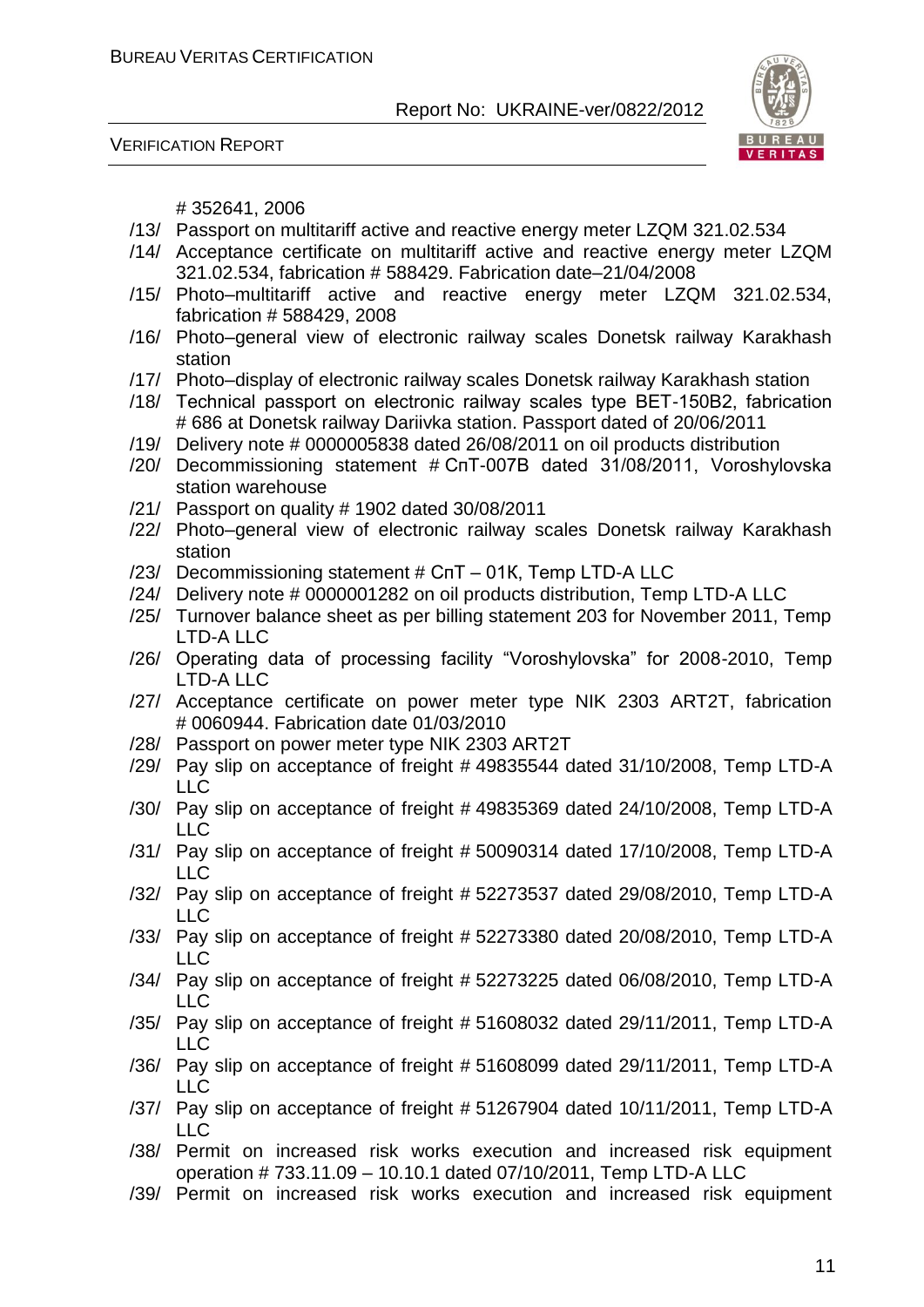



operation # 3129.08.30 – 10.10.1 dated 24/10/2008, Temp LTD-A LLC

- /40/ Permit on increased risk works execution and increased risk equipment operation # 57.08.30 – 10.10.1 dated 14/01/2008, Temp LTD-A LLC
- /41/ Permit on increased risk works execution and increased risk equipment operation # 1265.10.30 – 10.10.1 dated 26/04/2010, Temp LTD-A LLC
- /42/ Complex state expert opinion # 412 dated 17/10/2007, Temp LTD-A LLC
- /43/ State license Series АБ # 206551 on project works. Production site electricity supply working project, Temp LTD-A LLC, dated 2007
- /44/ License Series АБ # 206551 dated 01/10/2005, Temp LTD-A LLC
- /45/ EIA of project on building of concentration plant dated 25/09/2006, Temp LTD-A LLC
- /46/ Expert opinion on occupational health and safety # 36189153.051549 С.11. as per the Agreement # 3472, dated 07/12/2011, Temp LTD-A LLC
- /47/ Hangover-Takeover statement №267 dated 31.08.2012
- /48/ Goods delivery note №267 dated 31.08.2012
- /49/ Hangover-Takeover statement №268 dated 31.08.2012
- /50/ Goods delivery note №268 dated 31.08.2012
- /51/ Unloading of coal production for August 2012
- /52/ Hangover-Takeover statement №281 dated 31.10.2012
- /53/ \Goods delivery note №281 dated 31.10.2012
- /54/ Hangover-Takeover statement №280 dated 31.10.2012
- /55/ Goods delivery note №280 dated 31.10.2012
- /56/ Unloading of coal production for October 2012
- /57/ Operational indicators of Voroshylovskaya facility for 2008-2012

#### **Persons interviewed:**

List persons interviewed during the verification or persons that contributed with other information that are not included in the documents listed above.

- /1/ Sergiy Karuna Legal Councel, Temp LTD-A
- /2/ Alexander Glotov Deputy director for Operations, Temp LTD-A
- /3/ Elena Korotchenko Chief accountant, Temp LTD-A
- /4/ Sergey Aleksyutin Chief power engineering specialist (electrician) , Temp LTD-A
- /5/ Tahir Musayev representative of the project Developer United Carbon Finance Ltd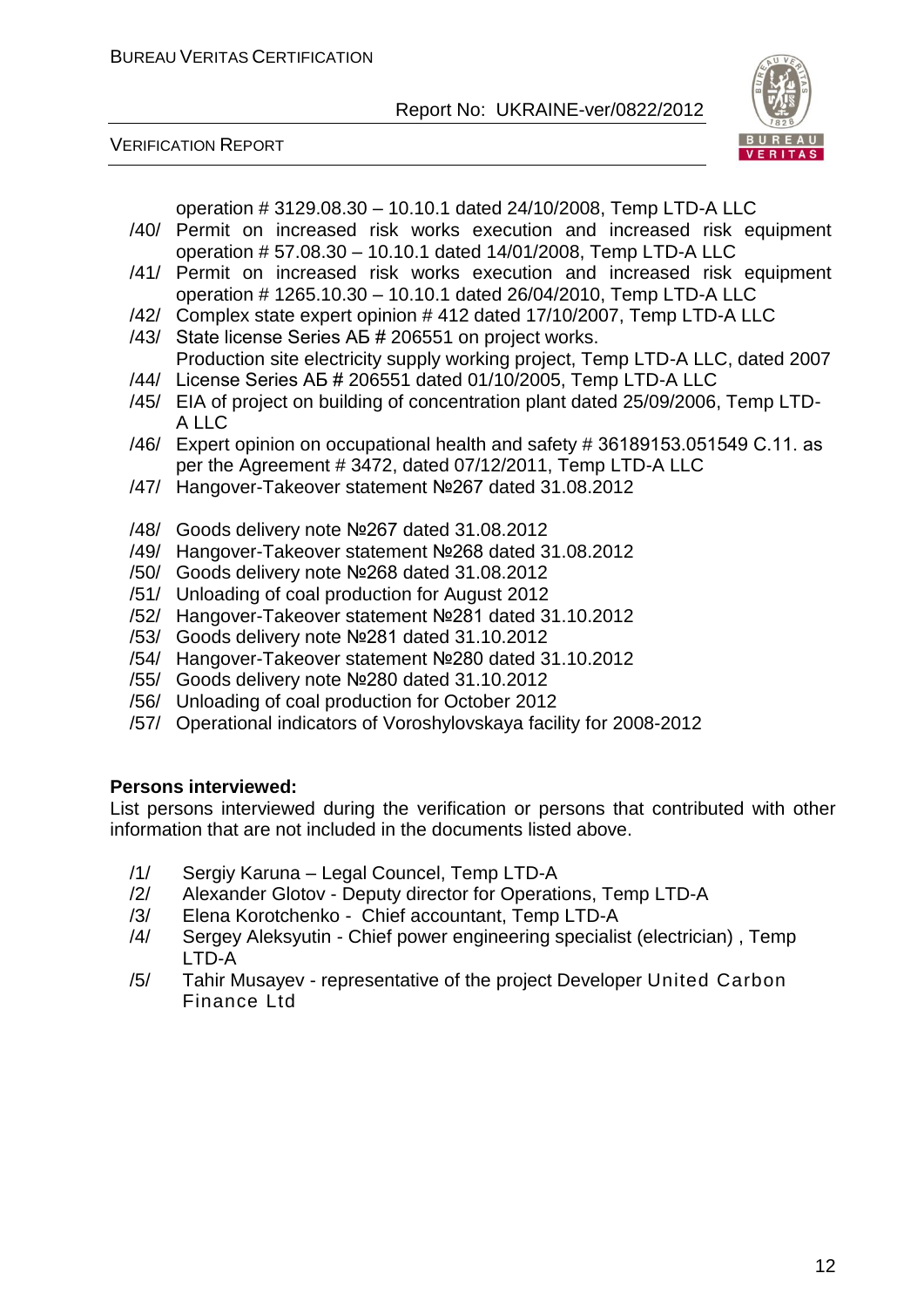

VERIFICATION REPORT

### APPENDIX A: VERIFICATION PROTOCOL

#### **Check list for verification, according to the JOINT IMPLEMENTATION DETERMINATION AND VERIFICATION MANUAL (Version 01)**

| <b>DVM</b><br>Paragraph | <b>Check Item</b>                                                                                                                                                                                                                                                                               | <b>Initial finding</b>                                                                                                                                                                                                                                                                                                                                                                                                        | <b>Draft</b><br><b>Conclusion</b> | <b>Final</b><br><b>Conclusion</b> |
|-------------------------|-------------------------------------------------------------------------------------------------------------------------------------------------------------------------------------------------------------------------------------------------------------------------------------------------|-------------------------------------------------------------------------------------------------------------------------------------------------------------------------------------------------------------------------------------------------------------------------------------------------------------------------------------------------------------------------------------------------------------------------------|-----------------------------------|-----------------------------------|
|                         | <b>Project approvals by Parties involved</b>                                                                                                                                                                                                                                                    |                                                                                                                                                                                                                                                                                                                                                                                                                               |                                   |                                   |
| 90                      | Has the DFPs of at least one Party<br>involved, other than the host Party,<br>issued a written project approval<br>submitting<br>when<br>the<br>first  <br>verification report to the secretariat<br>for publication in accordance with<br>paragraph 38 of the JI guidelines,<br>at the latest? | Corrective Action Request (CAR) 01.<br>Please provide the reference for the Letter of<br>Approval issued by the DFP of Ukraine.<br>Please also specify ITL of the project in the<br>MR.<br>Corrective Action Request (CAR) 02.<br>Please specify ITL of the project in the MR.                                                                                                                                                | <b>CAR 01</b><br><b>CAR 02</b>    | OK.<br><b>OK</b>                  |
| 91                      | Are all the written project approvals<br>by Parties involved unconditional?                                                                                                                                                                                                                     | See CAR 01 above.                                                                                                                                                                                                                                                                                                                                                                                                             | <b>OK</b>                         | <b>OK</b>                         |
|                         | <b>Project implementation</b>                                                                                                                                                                                                                                                                   |                                                                                                                                                                                                                                                                                                                                                                                                                               |                                   |                                   |
| 92                      | Has the project been implemented<br>accordance with the PDD<br>in.<br>regarding which the determination<br>has been deemed final and is so<br>listed on the UNFCCC JI website?                                                                                                                  | Clarification Request (CL) 01.<br>Please clarify whether dismantling facility was<br>operational for the whole monitoring period or<br>were there any stoppages in its operation?<br><b>Clarification Request (CL) 02.</b><br>In most cases facilities applying the same<br>technology as in the Project do not operate in<br>winter time. On p.9 of the MR it is stated that<br>"If some main project equipment has not been | <b>CL 01</b><br>CL 02             | OK<br><b>OK</b>                   |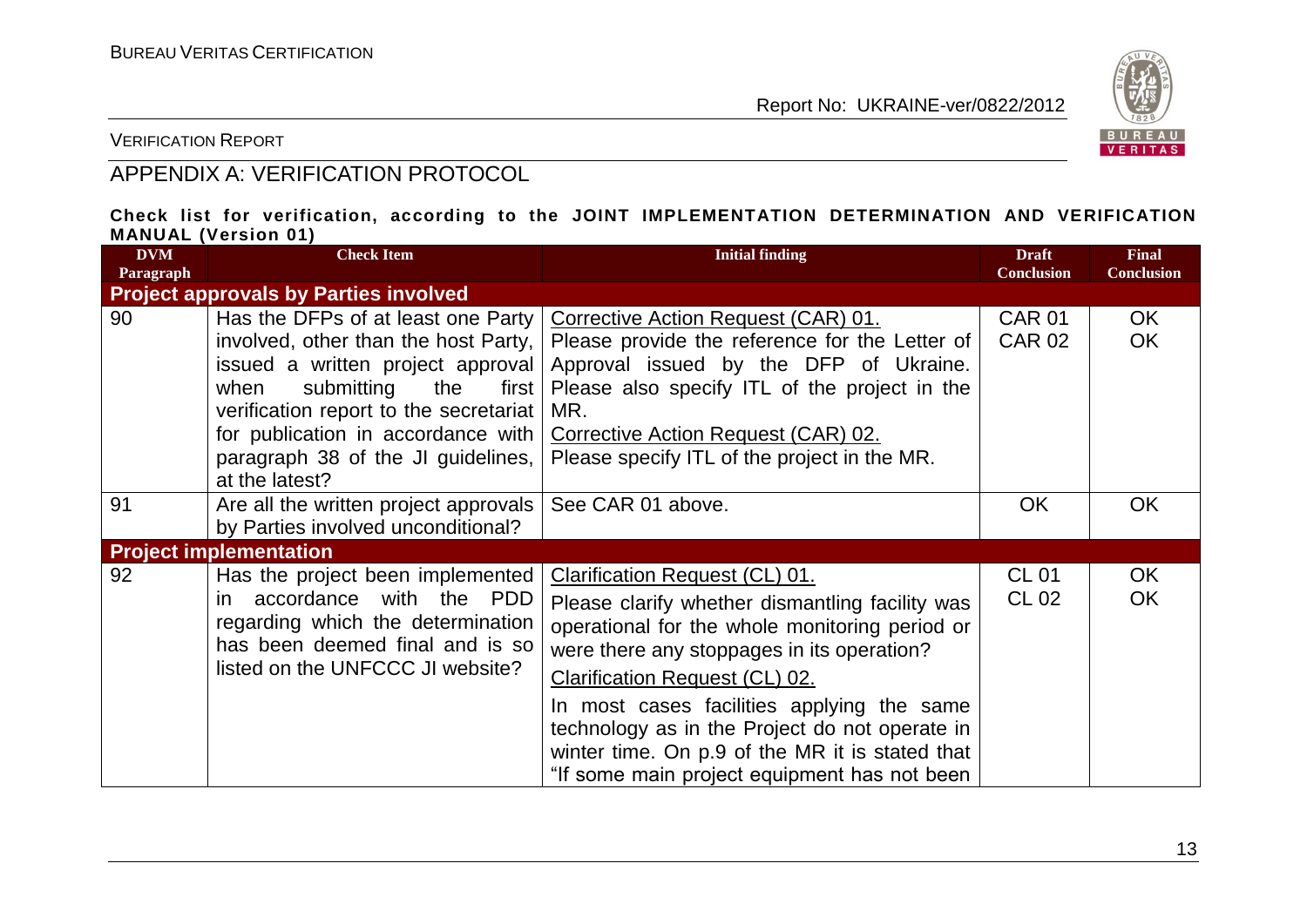

**Final Conclusion**

 $\overline{OK}$ 

 $OK$ 

OK

#### Report No: UKRAINE-ver/0822/2012

| Paragraph |                                                                                                                                                                                                                                                                                                                                              |                                                                                                                                                                                                            | <b>Conclusion</b> |
|-----------|----------------------------------------------------------------------------------------------------------------------------------------------------------------------------------------------------------------------------------------------------------------------------------------------------------------------------------------------|------------------------------------------------------------------------------------------------------------------------------------------------------------------------------------------------------------|-------------------|
|           |                                                                                                                                                                                                                                                                                                                                              | working<br>during<br>monitoring () emission<br>reductions for this period will be assumed<br>equal to 0. However, excel calculation file<br>provides the calculation for winter months.<br>Please explain. |                   |
| 93        | What is the status of operation of<br>the project during the monitoring<br>period?                                                                                                                                                                                                                                                           | The project has been operational for the<br>whole monitoring period.                                                                                                                                       | <b>OK</b>         |
|           | <b>Compliance with monitoring plan</b>                                                                                                                                                                                                                                                                                                       |                                                                                                                                                                                                            |                   |
| 94        | monitoring occur in Yes, the<br>Did<br>the<br>accordance with the monitoring<br>plan included in the PDD regarding<br>which the determination has been<br>deemed final and is so listed on the<br><b>UNFCCC JI website?</b>                                                                                                                  | monitoring<br>in.<br>occurs<br>accordance with the monitoring plan<br>included in the PDD.                                                                                                                 | <b>OK</b>         |
| 95 (a)    | reductions or enhancements of net<br>removals, were key factors, e.g.<br>those listed in $23$ (b) (i)-(vii) above,<br>influencing the baseline emissions<br>or net removals and the activity<br>level of the project and the<br>emissions or removals as well as<br>risks associated with the project<br>taken into account, as appropriate? | For calculating the emission   Yes, all relevant key factors were taken<br>into account, as appropriate.                                                                                                   | <b>OK</b>         |

**Initial finding Initial finding Initial finding Draft Draft** 

**DVM**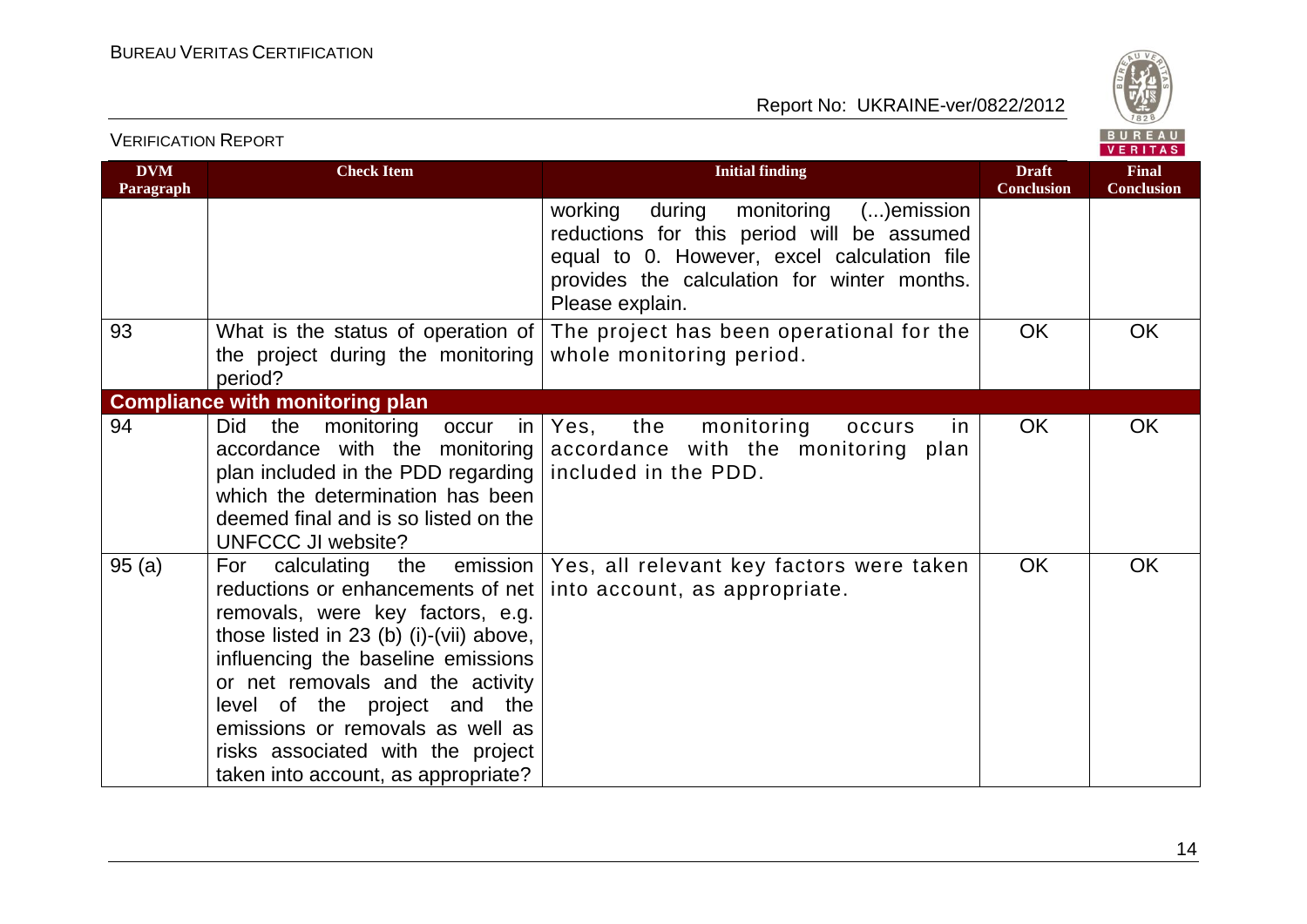

| <b>DVM</b><br>Paragraph | <b>Check Item</b>                                                  | <b>Initial finding</b>                                                           | <b>Draft</b><br><b>Conclusion</b> | <b>Final</b><br><b>Conclusion</b> |
|-------------------------|--------------------------------------------------------------------|----------------------------------------------------------------------------------|-----------------------------------|-----------------------------------|
| 95(b)                   | for<br>Are<br>data<br>used<br>sources                              | Corrective Action Request (CAR) 03.                                              | <b>CAR 03</b>                     | <b>OK</b>                         |
|                         | calculating emission reductions or<br>enhancements of net removals | Please exclude reference 2 from p.3 of the<br>Monitoring report.                 |                                   |                                   |
|                         | clearly identified, reliable<br>and                                |                                                                                  |                                   |                                   |
|                         | transparent?                                                       |                                                                                  |                                   |                                   |
| 95(c)                   | Are emission factors, including                                    | Corrective Action Request (CAR) 04.                                              | CAR 04                            | <b>OK</b>                         |
|                         | default emission factors, if used for                              | Reference 6 does not contain the referred                                        | <b>CAR 05</b>                     | <b>OK</b>                         |
|                         | calculating the emission reductions                                | value 0.85. Please correct or clarify how the                                    | <b>CAR 06</b>                     |                                   |
|                         | or enhancements of net removals,                                   | value was achieved.                                                              |                                   |                                   |
|                         | selected by carefully balancing                                    | Corrective Action Request (CAR) 05.                                              |                                   |                                   |
|                         | accuracy and reasonableness, and                                   | For the parameter $EF_{CH4, CM}$ please use the                                  |                                   |                                   |
|                         | appropriately justified<br>of<br>the                               | latest version of NIR for 1990-2010. Please                                      |                                   |                                   |
|                         | choice?                                                            | check the reference 11.                                                          |                                   |                                   |
|                         |                                                                    | Corrective Action Request (CAR) 06.<br>Please check and correct the reference 11 |                                   |                                   |
| 95(d)                   | the calculation of emission<br>ls.                                 | Yes, the<br>calculation<br>of<br>emission                                        | <b>OK</b>                         | OK                                |
|                         | reductions or enhancements of net                                  | reductions<br>based<br>on<br>conservative                                        |                                   |                                   |
|                         | removals based on conservative                                     | assumptions and the most plausible                                               |                                   |                                   |
|                         | the<br>assumptions<br>and<br>most                                  | scenarios in a transparent manner.                                               |                                   |                                   |
|                         | plausible scenarios in a transparent                               |                                                                                  |                                   |                                   |
|                         | manner?                                                            |                                                                                  |                                   |                                   |
|                         | Applicable to JI SSC projects only                                 |                                                                                  |                                   |                                   |
| 96                      | Is the relevant threshold to be                                    | N/A                                                                              | <b>OK</b>                         | OK                                |
|                         | classified as JI SSC project not                                   |                                                                                  |                                   |                                   |
|                         | exceeded during the monitoring                                     |                                                                                  |                                   |                                   |

VERIFICATION REPORT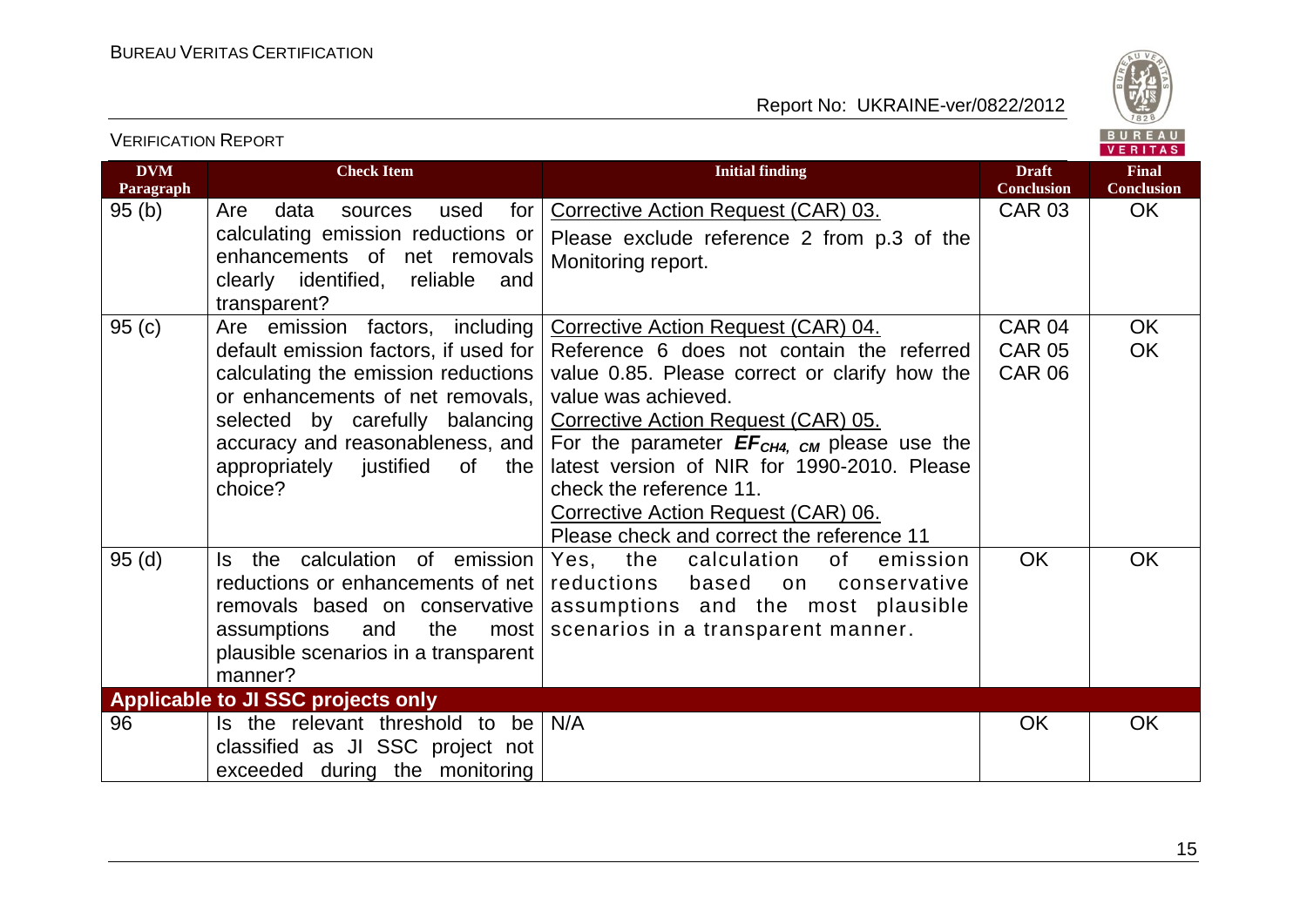



| VERIFICATION INEPURT    |                                                                                                                                                                                                                                                                                                                                     |                        |                                   | <b>VERITAS</b>                    |
|-------------------------|-------------------------------------------------------------------------------------------------------------------------------------------------------------------------------------------------------------------------------------------------------------------------------------------------------------------------------------|------------------------|-----------------------------------|-----------------------------------|
| <b>DVM</b><br>Paragraph | <b>Check Item</b>                                                                                                                                                                                                                                                                                                                   | <b>Initial finding</b> | <b>Draft</b><br><b>Conclusion</b> | <b>Final</b><br><b>Conclusion</b> |
|                         | period<br>on an annual average<br>basis?                                                                                                                                                                                                                                                                                            |                        |                                   |                                   |
|                         | If the threshold is exceeded, is the<br>maximum emission reduction level                                                                                                                                                                                                                                                            |                        |                                   |                                   |
|                         | estimated in the PDD for the JI                                                                                                                                                                                                                                                                                                     |                        |                                   |                                   |
|                         | SSC project or the bundle for the<br>monitoring period determined?                                                                                                                                                                                                                                                                  |                        |                                   |                                   |
|                         | Applicable to bundled JI SSC projects only                                                                                                                                                                                                                                                                                          |                        |                                   |                                   |
| 97(a)                   | Has the composition of the bundle<br>not changed from that is stated in<br>F-JI-SSCBUNDLE?                                                                                                                                                                                                                                          | N/A                    | <b>OK</b>                         | <b>OK</b>                         |
| 97(b)                   | If the determination was conducted<br>on the<br>basis of an<br>overall<br>monitoring plan, have the project<br>participants submitted a common<br>monitoring report?                                                                                                                                                                | N/A                    | <b>OK</b>                         | <b>OK</b>                         |
| 98                      | If the monitoring is based on a<br>monitoring plan that provides for<br>overlapping monitoring periods, are<br>monitoring<br>periods<br>the<br>per<br>component of the project clearly<br>specified in the monitoring report?<br>Do the monitoring periods not<br>overlap with those for which<br>verifications were already deemed | N/A                    | <b>OK</b>                         | <b>OK</b>                         |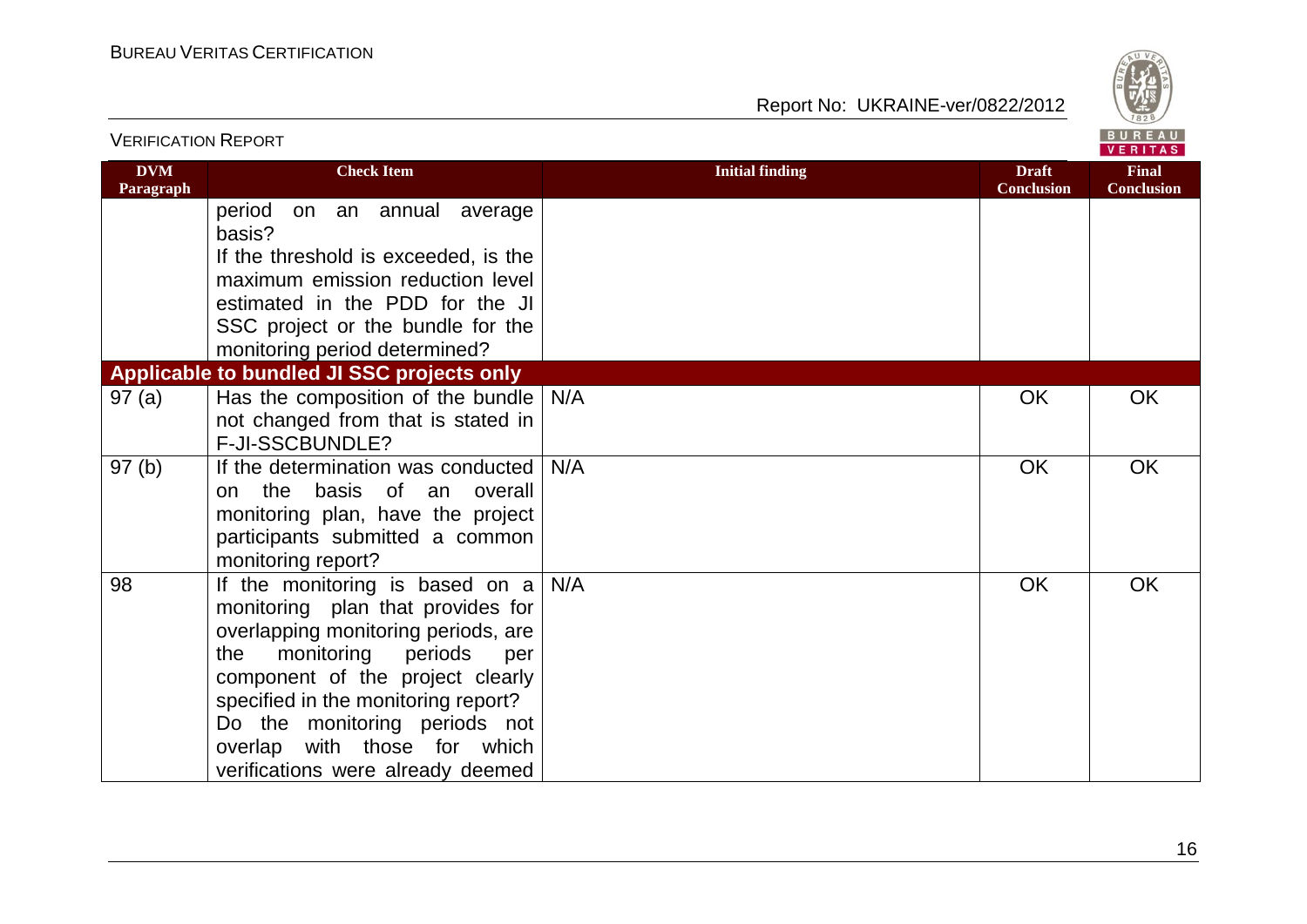

| VENIFIUATIUN INEFUNT    |                                                                                                                                                                                                                                                                                                           |                                                                                                                                                                                 |                                   | VERITAS                           |
|-------------------------|-----------------------------------------------------------------------------------------------------------------------------------------------------------------------------------------------------------------------------------------------------------------------------------------------------------|---------------------------------------------------------------------------------------------------------------------------------------------------------------------------------|-----------------------------------|-----------------------------------|
| <b>DVM</b><br>Paragraph | <b>Check Item</b>                                                                                                                                                                                                                                                                                         | <b>Initial finding</b>                                                                                                                                                          | <b>Draft</b><br><b>Conclusion</b> | <b>Final</b><br><b>Conclusion</b> |
|                         | final in the past?                                                                                                                                                                                                                                                                                        |                                                                                                                                                                                 |                                   |                                   |
|                         | <b>Revision of monitoring plan</b>                                                                                                                                                                                                                                                                        |                                                                                                                                                                                 |                                   |                                   |
|                         | Applicable only if monitoring plan is revised by project participant                                                                                                                                                                                                                                      |                                                                                                                                                                                 |                                   |                                   |
| 99(a)                   | Did the project participants provide<br>an appropriate justification for the<br>proposed revision?                                                                                                                                                                                                        | N/A                                                                                                                                                                             | <b>OK</b>                         | OK                                |
| 99(b)                   | the<br>revision<br><b>Does</b><br>proposed<br>and/or<br>the accuracy<br>improve<br>applicability of information collected<br>compared to the original monitoring<br>plan without changing conformity<br>relevant rules<br>the<br>with<br>and<br>regulations for the establishment of<br>monitoring plans? | N/A                                                                                                                                                                             | <b>OK</b>                         | <b>OK</b>                         |
| <b>Data management</b>  |                                                                                                                                                                                                                                                                                                           |                                                                                                                                                                                 |                                   |                                   |
| 101(a)                  | data<br>Is the implementation of<br>collection<br>procedures<br>in.<br>accordance with the monitoring<br>plan, including the quality control<br>and quality assurance procedures?                                                                                                                         | Yes, the implementation of data collection<br>procedures is in accordance<br>with<br>the<br>monitoring plan, including the quality control<br>and quality assurance procedures. | <b>OK</b>                         | <b>OK</b>                         |
| 101(b)                  | Is the function of the monitoring                                                                                                                                                                                                                                                                         | Corrective Action Request (CAR) 07.                                                                                                                                             | <b>CAR 07</b>                     | OK                                |
|                         | equipment, including its calibration                                                                                                                                                                                                                                                                      | Please provide passport and calibration                                                                                                                                         | <b>CAR 08</b>                     | OK                                |
|                         | status, in order?                                                                                                                                                                                                                                                                                         | certificates that ensure accuracy of measuring                                                                                                                                  | <b>CAR 09</b>                     | OK                                |
|                         |                                                                                                                                                                                                                                                                                                           | in the monitoring period for scales reg.#3713.<br>Corrective Action Request (CAR) 08.                                                                                           | <b>CAR 10</b>                     | OK                                |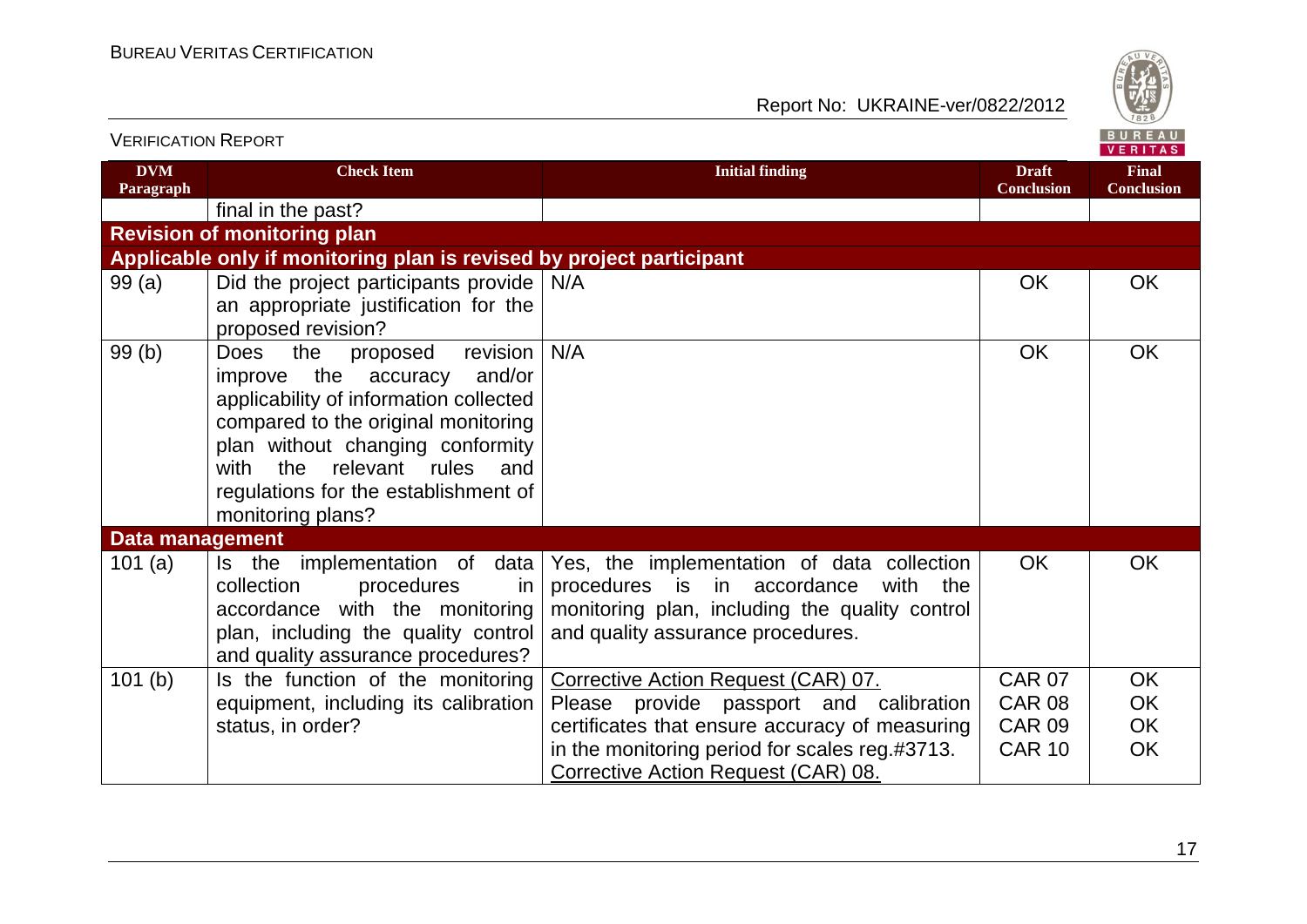

VERIFICATION REPORT

| <b>DVM</b><br>Paragraph | <b>Check Item</b>                                                                                                          | <b>Initial finding</b>                                                                                                                                                                                                                                                                                                                                                             | <b>Draft</b><br><b>Conclusion</b> | <b>Final</b><br><b>Conclusion</b> |
|-------------------------|----------------------------------------------------------------------------------------------------------------------------|------------------------------------------------------------------------------------------------------------------------------------------------------------------------------------------------------------------------------------------------------------------------------------------------------------------------------------------------------------------------------------|-----------------------------------|-----------------------------------|
|                         |                                                                                                                            | Please provide<br>and calibration<br>passport<br>certificate<br>for<br>electric<br>meter<br>power<br>reg.#446002.<br>Corrective Action Request (CAR) 09.<br>Please provide the documental evidences that<br>training of personnel was conducted<br>Corrective Action Request (CAR) 10.<br>Please provide the numbers for all the tables<br>in the MR (see table on p.4 of the MR). |                                   |                                   |
| 101 (c)                 | Are the evidence and records used<br>for the monitoring maintained in a<br>traceable manner?                               | The evidences and records used for the<br>monitoring maintained are in a traceable<br>manner                                                                                                                                                                                                                                                                                       | <b>OK</b>                         | <b>OK</b>                         |
| $101$ (d)               | collection<br>the<br>data<br>and<br>ls.<br>management system for the project<br>in accordance with the<br>monitoring plan? | The data collection and management system<br>for the project is in accordance with the<br>monitoring plan                                                                                                                                                                                                                                                                          | <b>OK</b>                         | OK                                |
|                         |                                                                                                                            | Verification regarding programs of activities (additional elements for assessment)                                                                                                                                                                                                                                                                                                 |                                   |                                   |
| 102                     | Is any JPA that has not been<br>added to the JI PoA not verified?                                                          | N/A                                                                                                                                                                                                                                                                                                                                                                                | <b>OK</b>                         | <b>OK</b>                         |
| 103                     | Is the verification based on the<br>monitoring reports of all JPAs to be<br>verified?                                      | N/A                                                                                                                                                                                                                                                                                                                                                                                | <b>OK</b>                         | <b>OK</b>                         |
| 103                     | Does the verification ensure the<br>accuracy and conservativeness of<br>emission<br>reductions<br>the<br><b>or</b>         | N/A                                                                                                                                                                                                                                                                                                                                                                                | <b>OK</b>                         | <b>OK</b>                         |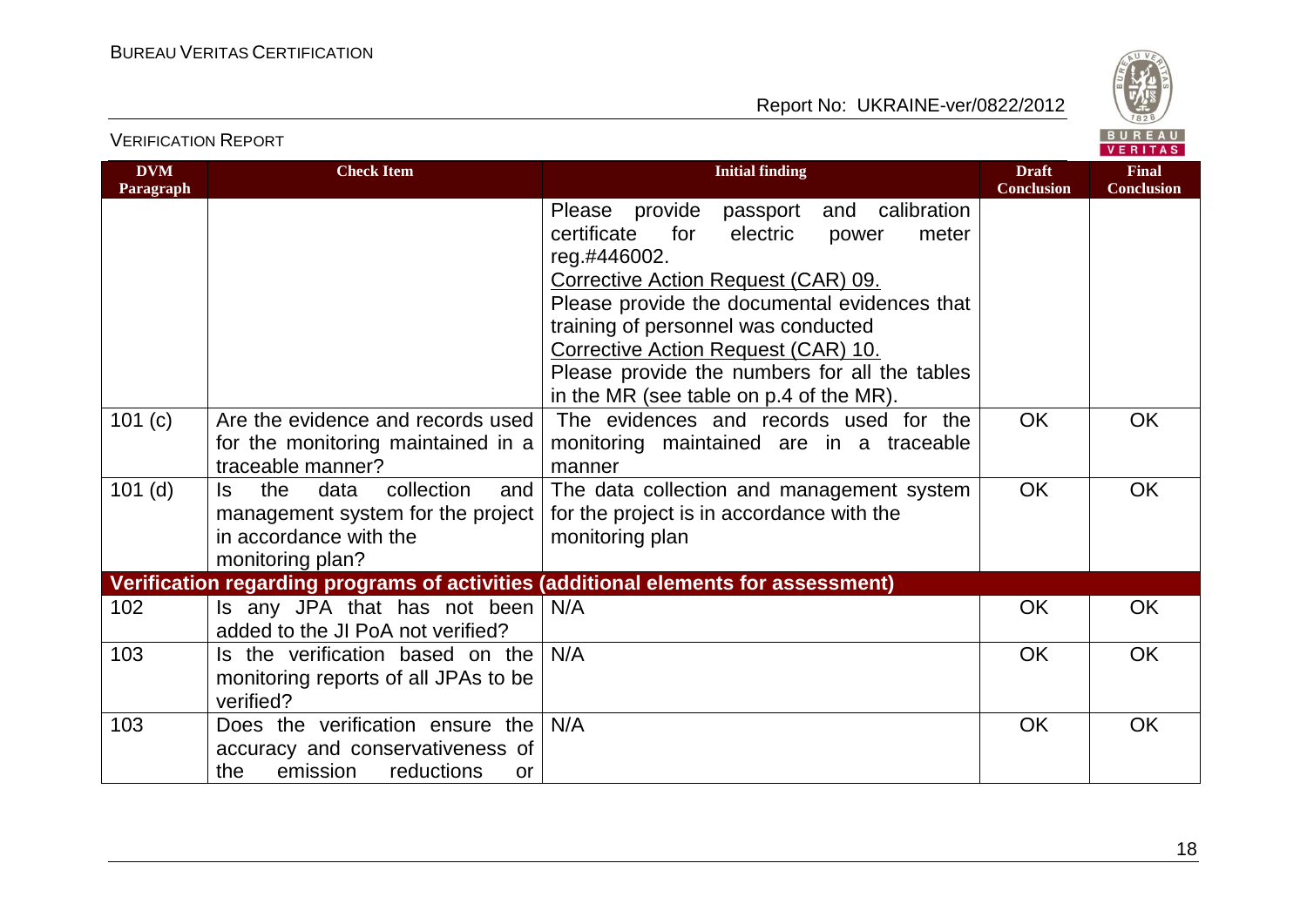

| <b>VERIFICATION REPORT</b> |                                                                                                                                                                                                                                                                                                                                                                                                                                                                                                 |                        |                                   | BUREAU<br><b>VERITAS</b>          |
|----------------------------|-------------------------------------------------------------------------------------------------------------------------------------------------------------------------------------------------------------------------------------------------------------------------------------------------------------------------------------------------------------------------------------------------------------------------------------------------------------------------------------------------|------------------------|-----------------------------------|-----------------------------------|
| <b>DVM</b><br>Paragraph    | <b>Check Item</b>                                                                                                                                                                                                                                                                                                                                                                                                                                                                               | <b>Initial finding</b> | <b>Draft</b><br><b>Conclusion</b> | <b>Final</b><br><b>Conclusion</b> |
|                            | enhancements<br>removals<br>0f<br>generated by each JPA?                                                                                                                                                                                                                                                                                                                                                                                                                                        |                        |                                   |                                   |
| 104                        | Does the monitoring period not<br>overlap with previous monitoring<br>periods?                                                                                                                                                                                                                                                                                                                                                                                                                  | N/A                    | <b>OK</b>                         | OK                                |
| 105                        | If the AIE learns of an erroneously<br>included JPA, has the AIE informed<br>the JISC of its findings in writing?                                                                                                                                                                                                                                                                                                                                                                               | N/A                    | OK                                | OK                                |
|                            | Applicable to sample-based approach only                                                                                                                                                                                                                                                                                                                                                                                                                                                        |                        |                                   |                                   |
| 106                        | Does the sampling plan prepared<br>by the AIE:<br>(a) Describe its sample selection,<br>taking into<br>account that:<br>(i) For each verification that uses<br>a sample-based approach, the<br>shall<br>sample<br>selection<br>be<br>sufficiently representative of the<br>JPAs in the JI PoA such<br>extrapolation to all JPAs identified<br>for that verification is reasonable,<br>taking into account differences<br>among the characteristics of<br>JPAs, such as:<br>- The types of JPAs; | N/A                    | OK                                | <b>OK</b>                         |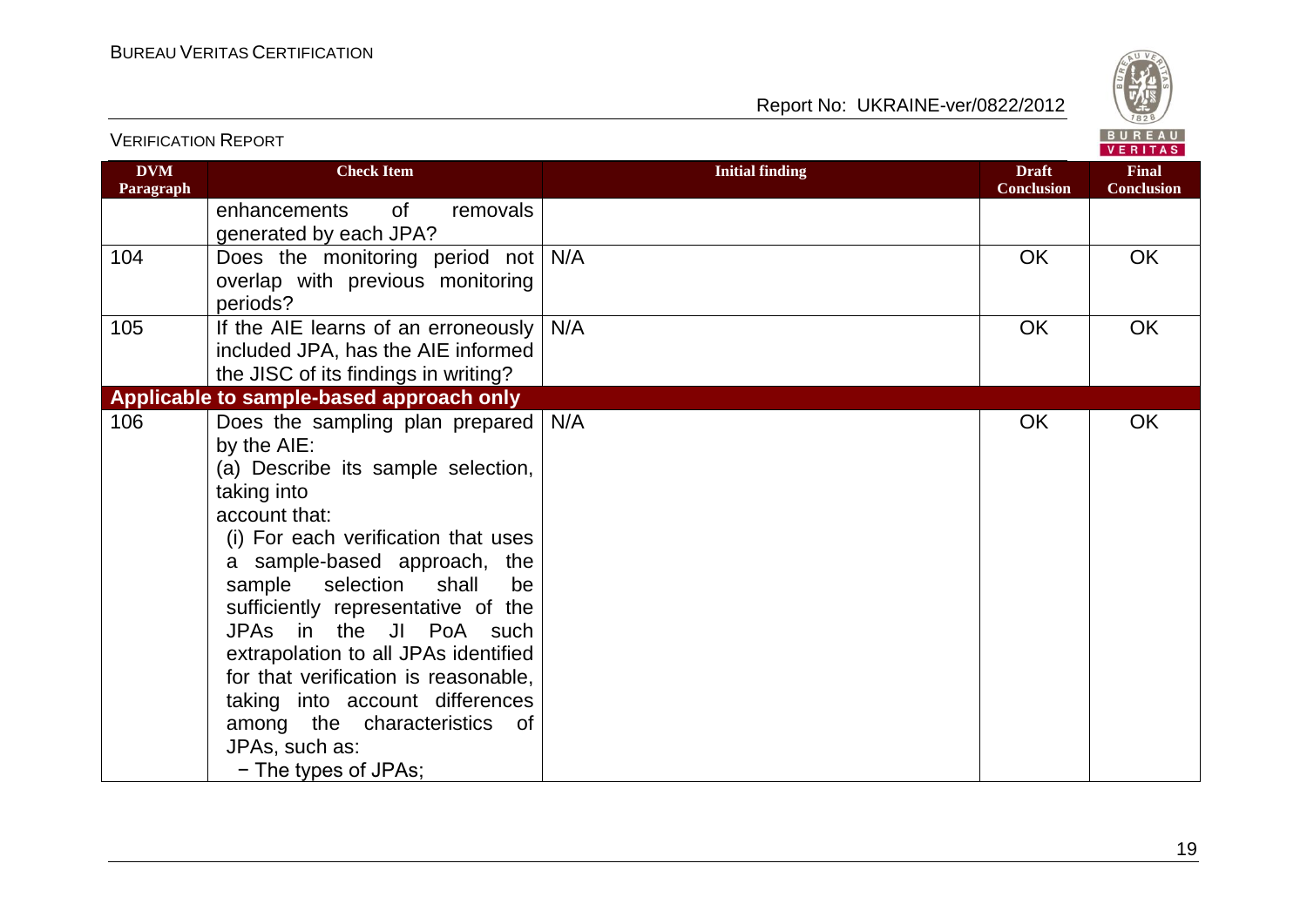



|                         |                                                                                                                                                                                                                                                                                                                                                                                                                                               |                                                             | <b>VERITAS</b>                    |
|-------------------------|-----------------------------------------------------------------------------------------------------------------------------------------------------------------------------------------------------------------------------------------------------------------------------------------------------------------------------------------------------------------------------------------------------------------------------------------------|-------------------------------------------------------------|-----------------------------------|
| <b>DVM</b><br>Paragraph | <b>Check Item</b>                                                                                                                                                                                                                                                                                                                                                                                                                             | <b>Initial finding</b><br><b>Draft</b><br><b>Conclusion</b> | <b>Final</b><br><b>Conclusion</b> |
|                         | The complexity of<br>the<br>-<br>applicable technologies and/or<br>measures used;<br>- The geographical location of<br>each JPA;<br>- The amounts of expected<br>emission reductions of the JPAs<br>being verified;<br>- The number of JPAs for which<br>emission reductions are being<br>verified;<br>- The length of monitoring<br>periods of the JPAs being<br>verified; and<br>- The samples selected for prior<br>verifications, if any? |                                                             |                                   |
| 107                     | Is the sampling plan ready for<br>publication through the secretariat<br>along with the verification report<br>and supporting documentation?                                                                                                                                                                                                                                                                                                  | N/A<br><b>OK</b>                                            | <b>OK</b>                         |
| 108                     | Has the AIE made site inspections<br>of at least the square root of the<br>number of total JPAs, rounded to<br>the upper whole number? If the AIE<br>makes no site inspections or fewer                                                                                                                                                                                                                                                       | N/A<br><b>OK</b>                                            | <b>OK</b>                         |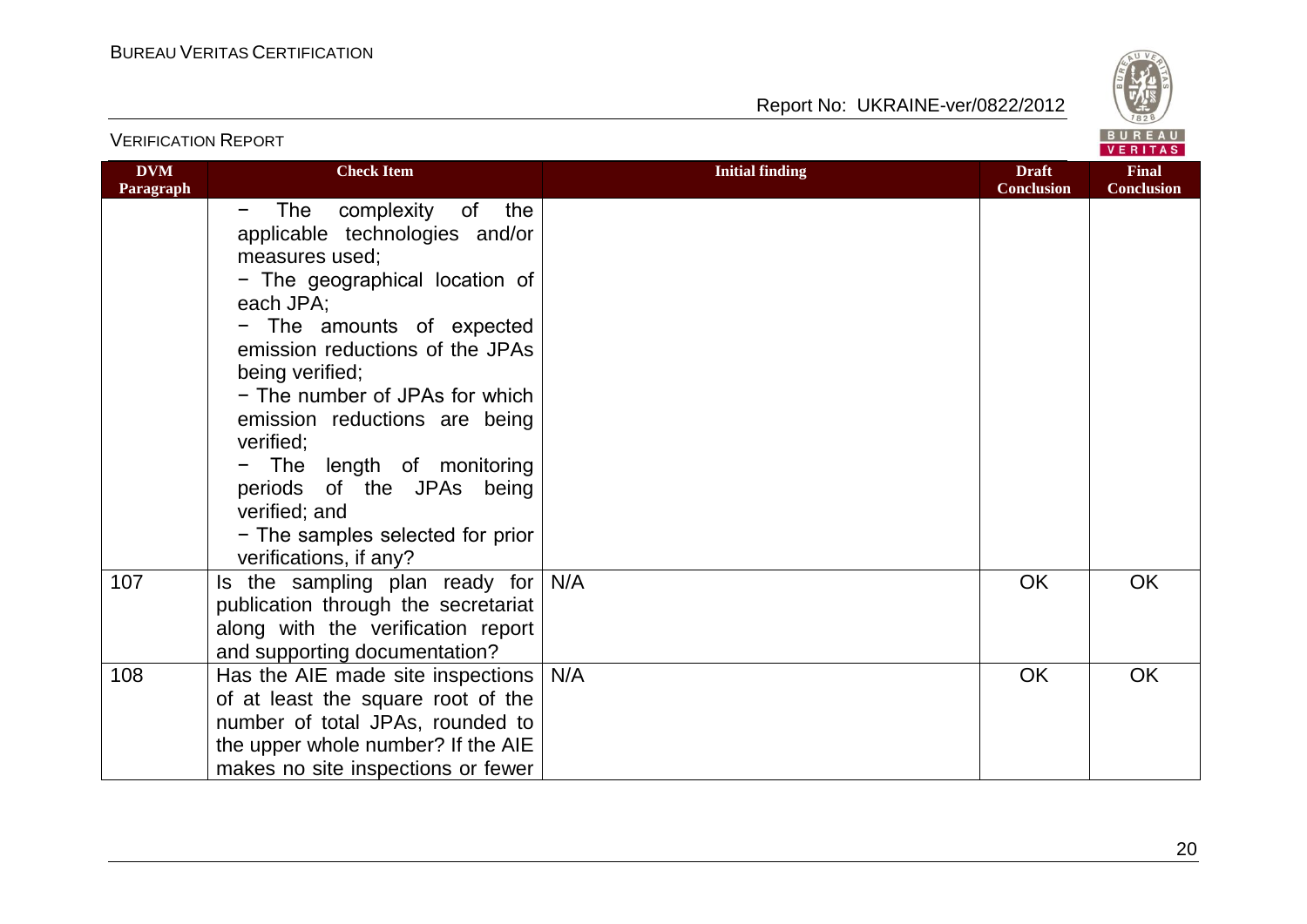

| <b>VERIFICATION REPORT</b> |                                                                                                                                                                                                                           | <b>BUREAU</b><br><b>VERITAS</b> |                                   |                                   |  |  |
|----------------------------|---------------------------------------------------------------------------------------------------------------------------------------------------------------------------------------------------------------------------|---------------------------------|-----------------------------------|-----------------------------------|--|--|
| <b>DVM</b><br>Paragraph    | <b>Check Item</b>                                                                                                                                                                                                         | <b>Initial finding</b>          | <b>Draft</b><br><b>Conclusion</b> | <b>Final</b><br><b>Conclusion</b> |  |  |
|                            | site inspections than the square<br>root of the number of total JPAs,<br>rounded to the upper<br>whole<br>number, then does the AIE provide<br>a reasonable explanation and<br>justification?                             |                                 |                                   |                                   |  |  |
| 109                        | Is the sampling plan available for<br>submission to the secretariat for<br>the JISC.s ex ante assessment?<br>(Optional)                                                                                                   | N/A                             | OK                                | OK                                |  |  |
| 110                        | If the AIE learns of a fraudulently<br>included JPA, a fraudulently<br>monitored JPA or an inflated<br>number of emission reductions<br>claimed in a JI PoA, has the AIE<br>informed the JISC of the fraud in<br>writing? | N/A                             | OK                                | <b>OK</b>                         |  |  |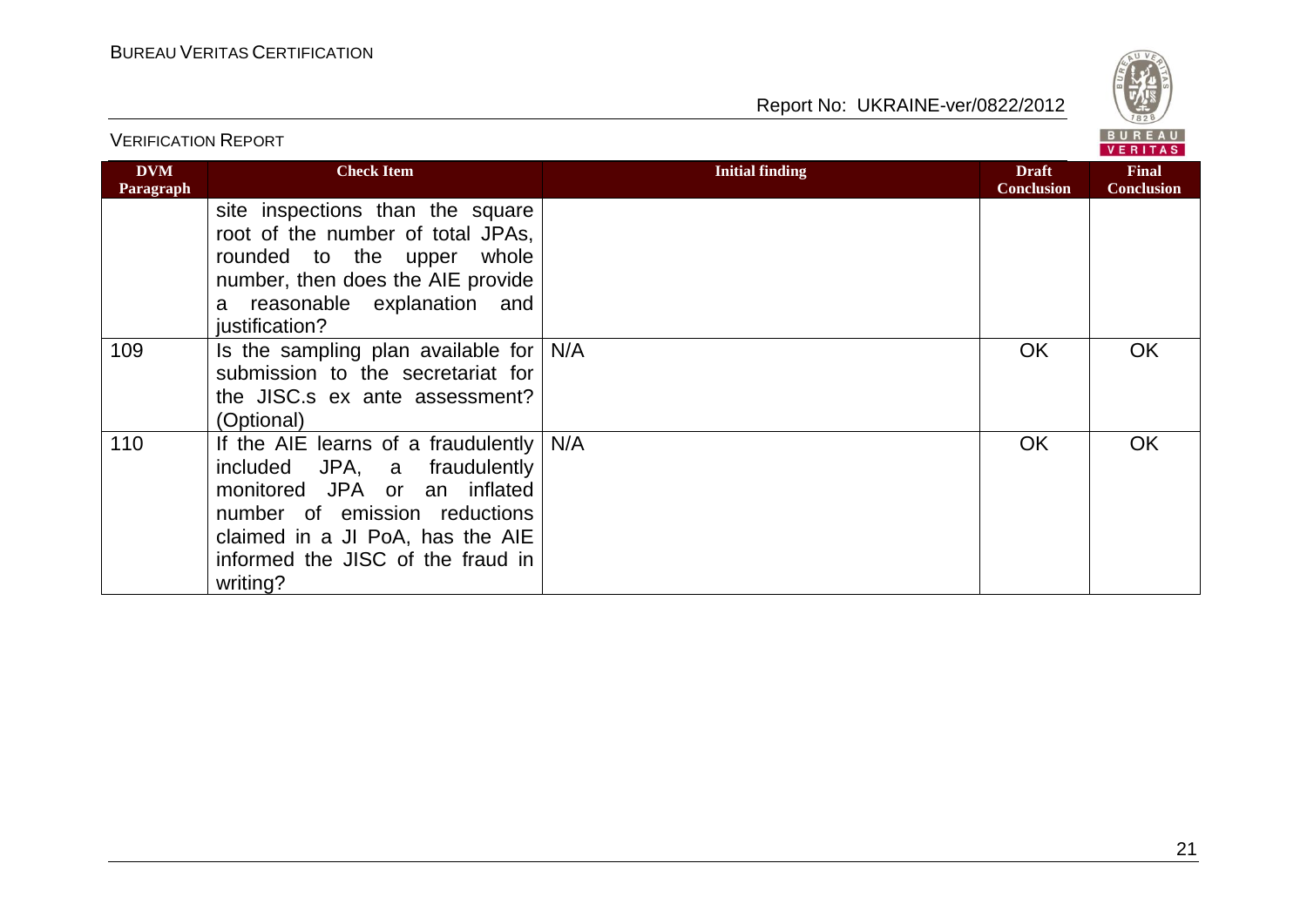

#### VERIFICATION REPORT

### **Table 2 Resolution of Corrective Action and Clarification Requests**

| Draft report clarification and corrective<br>action requests by verification team                                                                                                       | Ref. to<br>checkli<br>st<br>questio<br>n in<br>table 1 | Summary of project participant<br>response                                           | <b>Verification team</b><br>conclusion |
|-----------------------------------------------------------------------------------------------------------------------------------------------------------------------------------------|--------------------------------------------------------|--------------------------------------------------------------------------------------|----------------------------------------|
| Corrective Action Request (CAR) 01.<br>Please provide the reference for the Letter<br>of Approval issued by the DFP of Ukraine.<br>Please also specify ITL of the project in<br>the MR. | 90                                                     | Reference for the Letter of<br>Approval issued by the DFP of<br>Ukraine is provided. | CAR is closed                          |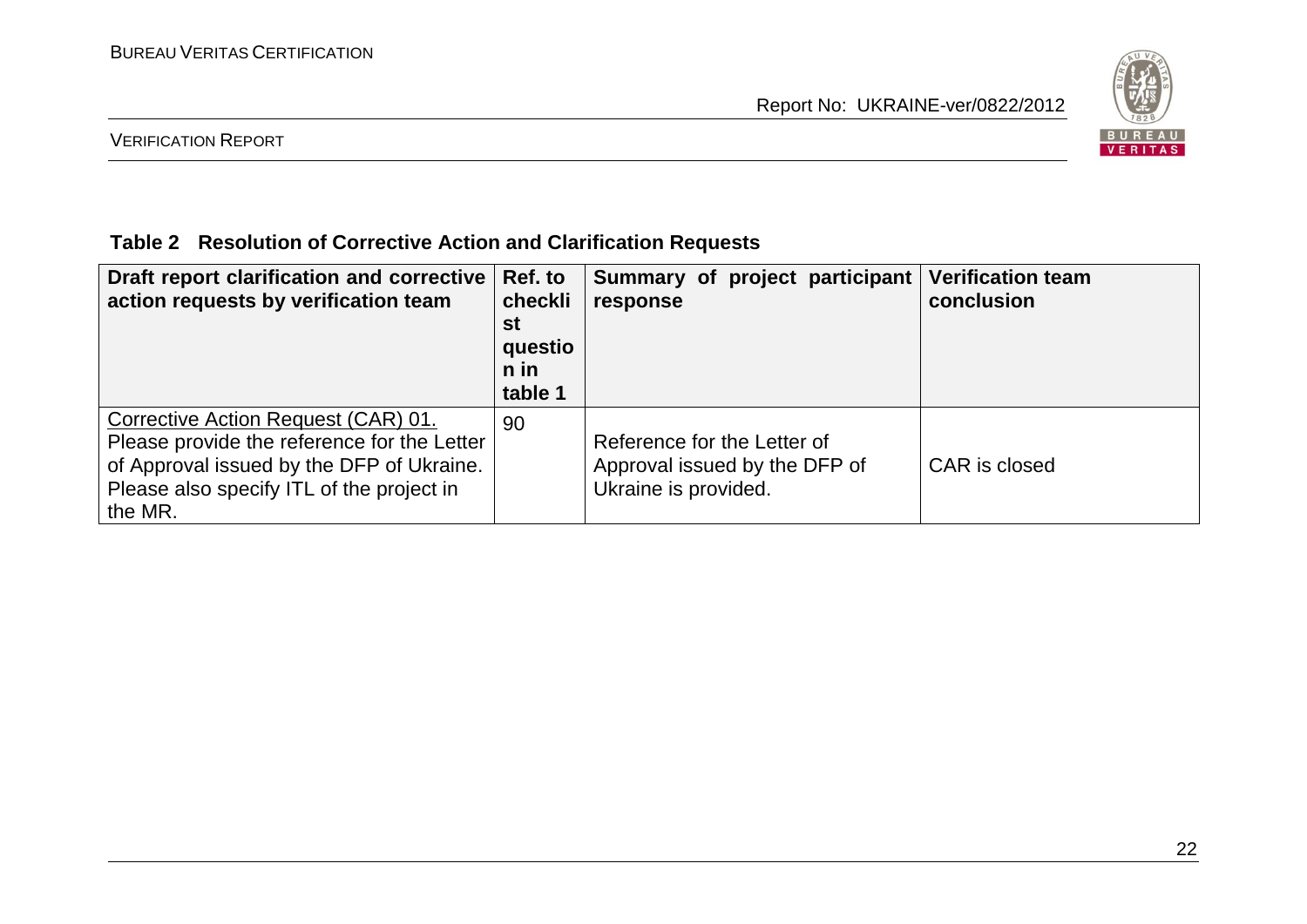

| <b>VERIFICATION REPORT</b>                                                                              |       |                                                                                                                                                                                                                                                                                                                                                                                                                                                                                                                                                                                  |               | B U R E A U<br>VERITAS |
|---------------------------------------------------------------------------------------------------------|-------|----------------------------------------------------------------------------------------------------------------------------------------------------------------------------------------------------------------------------------------------------------------------------------------------------------------------------------------------------------------------------------------------------------------------------------------------------------------------------------------------------------------------------------------------------------------------------------|---------------|------------------------|
| Corrective Action Request (CAR) 02.<br>Please specify ITL of the project in the<br>MR.                  | 90    | In accordance with JOINT<br><b>IMPLEMENTATION</b><br>DETERMINATION AND<br><b>VERIFICATION MANUAL</b><br>paragraphs 90 "The AIE should<br>assess whether at least one written<br>project approval by a Party<br>involved in the JI project, other<br>than the host Party(ies), has been<br>issued by the DFP of that Party<br>when submitting the first<br>verification report to the secretariat<br>for publication in accordance with<br>paragraph 38 of the JI guidelines,<br>at the latest". Project approval by<br>Parties involved is provided to the<br>verification team. | CAR is closed |                        |
| Corrective Action Request (CAR) 03.<br>Please exclude reference 2 from p.3 of<br>the Monitoring report. | 95(b) | Excluded                                                                                                                                                                                                                                                                                                                                                                                                                                                                                                                                                                         | CAR is closed |                        |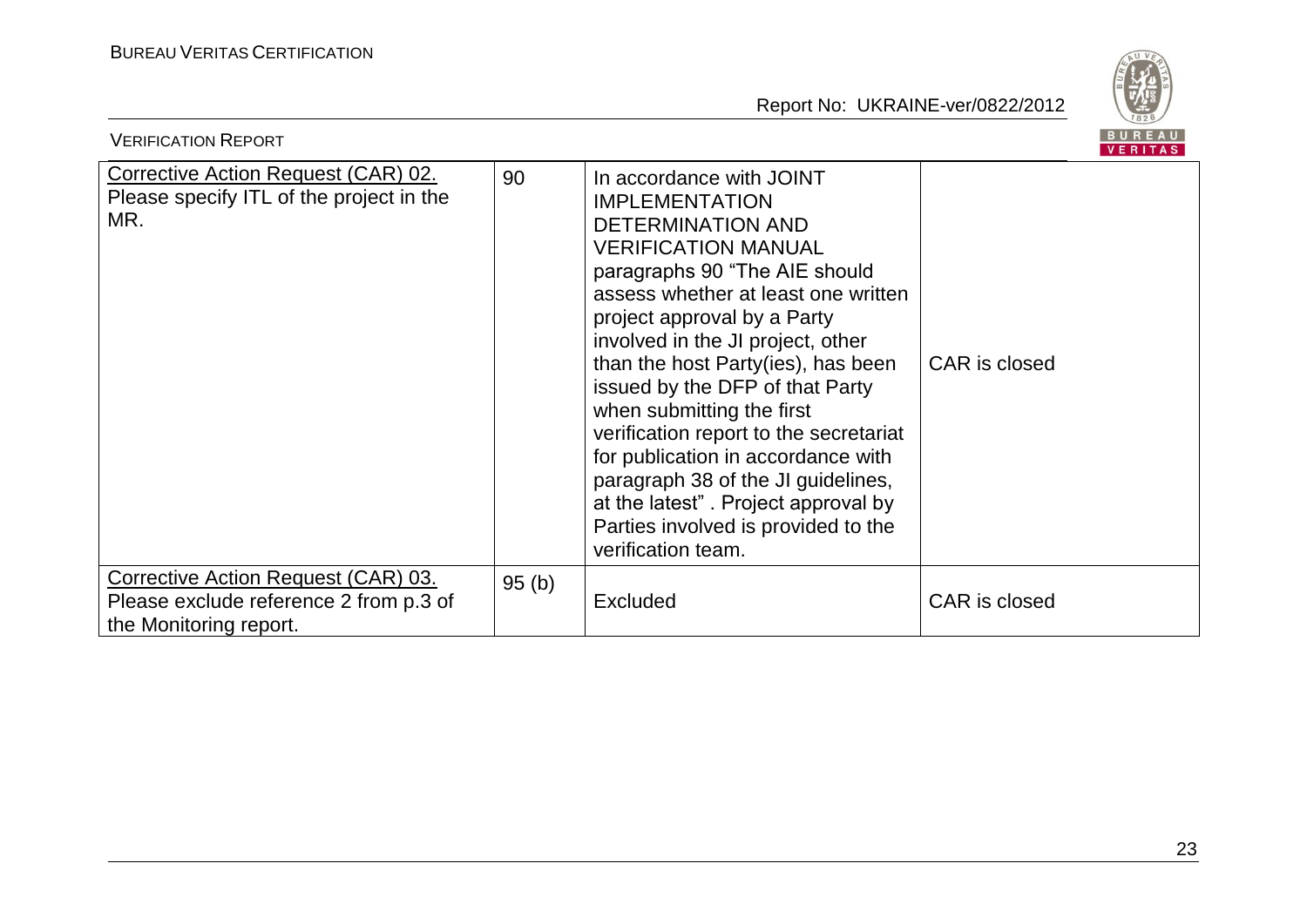

| <b>VERIFICATION REPORT</b>                                                                                                                               |       |                                                                                                                                                                                                                                                                                                                  |               | <b>BUREAU</b><br>VERITAS |
|----------------------------------------------------------------------------------------------------------------------------------------------------------|-------|------------------------------------------------------------------------------------------------------------------------------------------------------------------------------------------------------------------------------------------------------------------------------------------------------------------|---------------|--------------------------|
| Corrective Action Request (CAR) 04.<br>Reference 6 does not contain the referred<br>value 0.85. Please correct or clarify how<br>the value was achieved. | 95(c) | Reference is corrected. The<br>referred value 0.85 kg/m3 is taken<br>as an average between two<br>suggested types of diesel: summer<br>and winter<br>http://elarum.ru/info/standards/gost<br>- 305-82/table 2 from GOST 305-<br>82 Diesel Fuel. Specifications.<br>Values are converted from kg/m3<br>into kg/l. | CAR is closed |                          |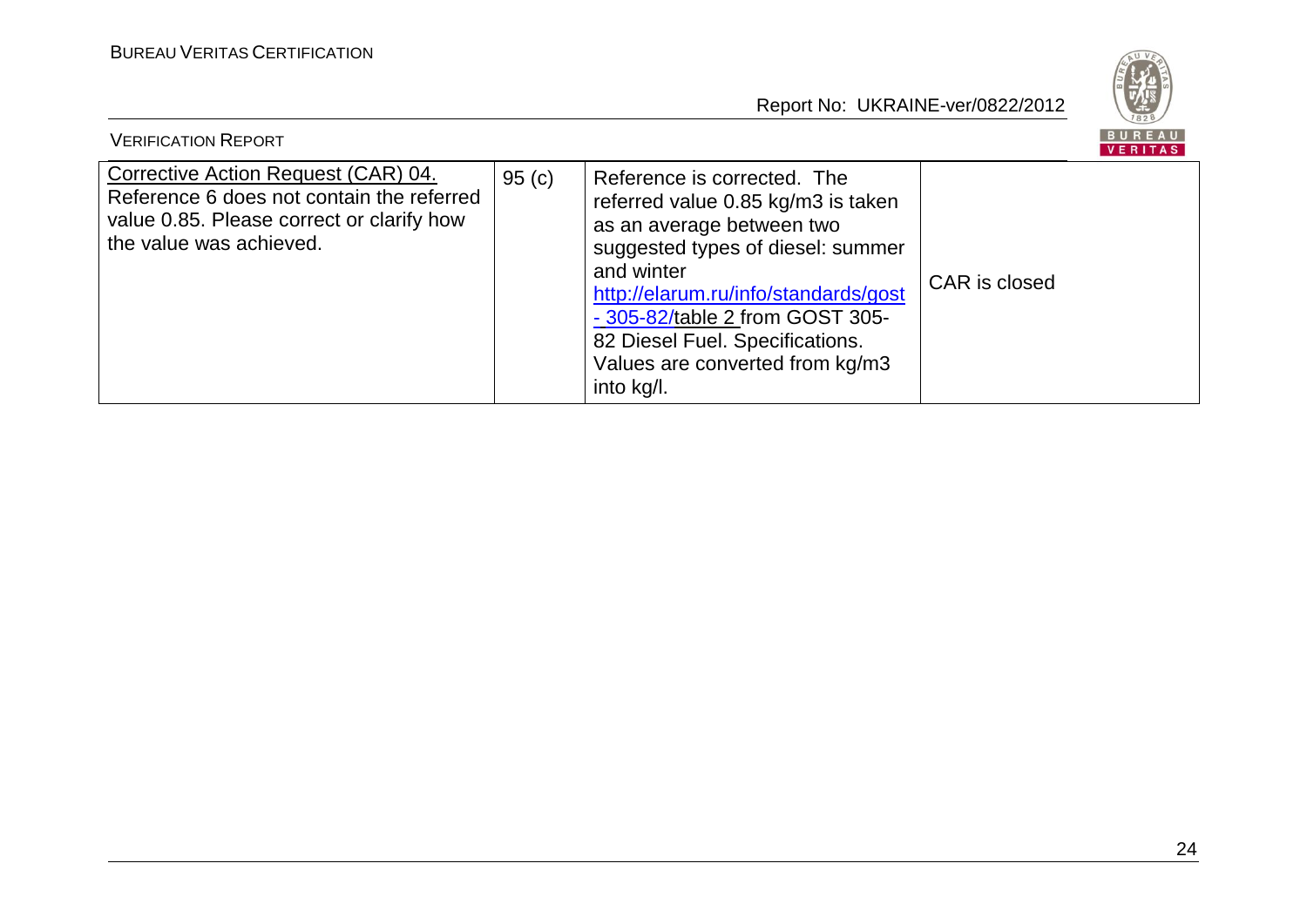



| <b>VERIFICATION REPORT</b>                                                                                                                                              |       |                                                                                                                                                                                                                                                                                                                                                                                                                                                                                                                                                                                                                                                                                                                                                                                                                  |               | <b>BUREAU</b><br><b>VERITAS</b> |
|-------------------------------------------------------------------------------------------------------------------------------------------------------------------------|-------|------------------------------------------------------------------------------------------------------------------------------------------------------------------------------------------------------------------------------------------------------------------------------------------------------------------------------------------------------------------------------------------------------------------------------------------------------------------------------------------------------------------------------------------------------------------------------------------------------------------------------------------------------------------------------------------------------------------------------------------------------------------------------------------------------------------|---------------|---------------------------------|
| Corrective Action Request (CAR) 05.<br>For the parameter $EF_{CH4, \text{CM}}$ please use<br>the latest version of NIR for 1990-2010.<br>Please check the reference 11. | 95(c) | In latest NIR of Ukraine 1990-2010<br>asserts that there is coefficient of<br>methane emission for coal that is<br>already mined 2,4 m3/t (p.122). 2,4<br>$m3/t$ (p.122) is a coefficient of<br>emissions of methane in the post-<br>coal mining whereas in our<br>calculations we use another<br>coefficient such as average rate for<br>fugitive methane emissions from<br>coal mining. The principal<br>difference between these two<br>factors is one takes into account<br>the emissions of methane during<br>the mining, while another - post<br>production. The period after the<br>coal is not considered in the<br>project. That is why we use<br>average rate for fugitive methane<br>emissions from coal mining from<br>latest NIR where the coefficient is<br>presented. Reference 11 is<br>checked. | CAR is closed |                                 |
| Corrective Action Request (CAR) 06.<br>Please check and correct the reference<br>11.                                                                                    | 95(c) | See answer to CAR 05.                                                                                                                                                                                                                                                                                                                                                                                                                                                                                                                                                                                                                                                                                                                                                                                            | CAR is closed |                                 |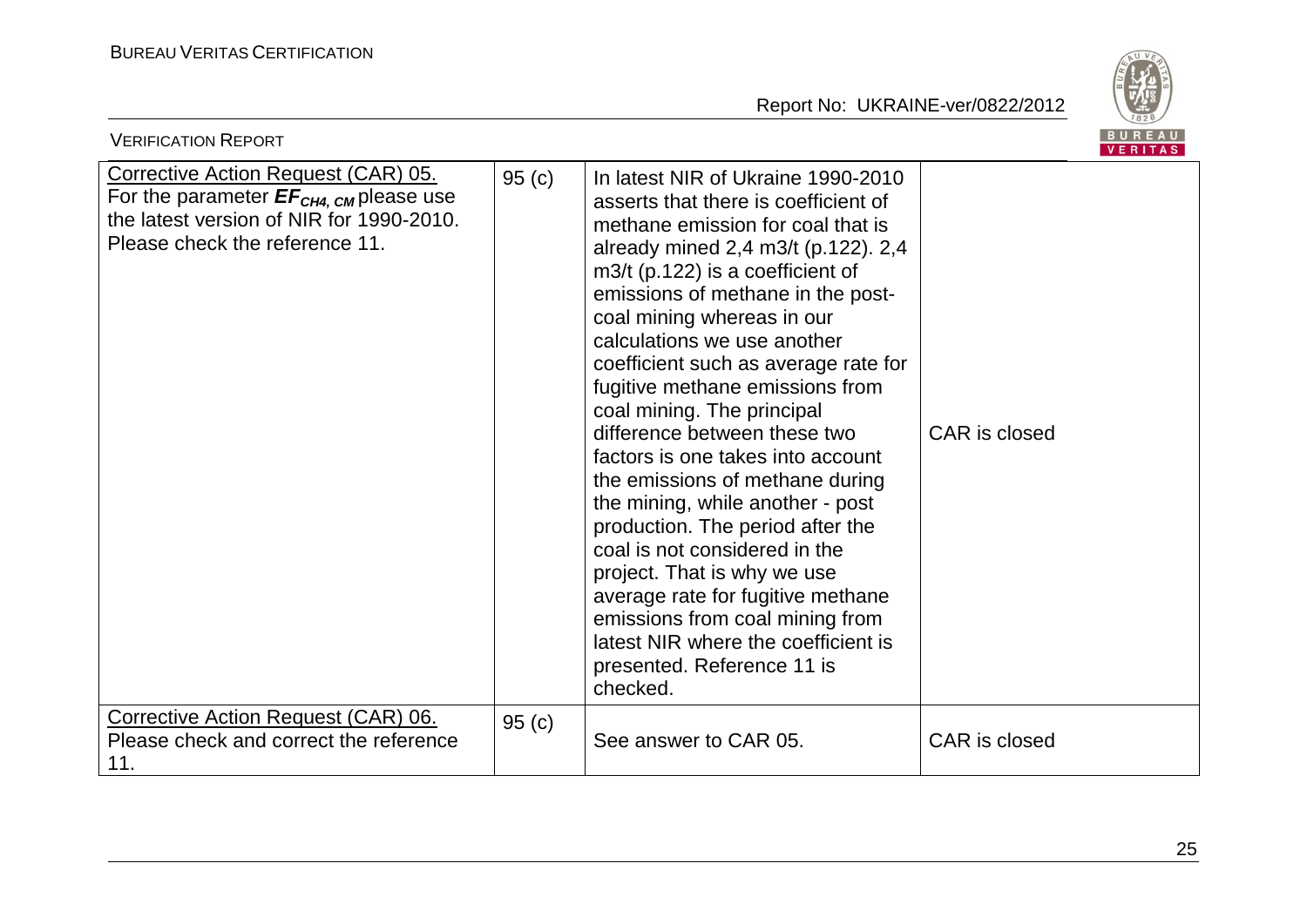

| <b>VERIFICATION REPORT</b>                                                                                                                                                            |        |                                                                                                                                                                                                                                         |               | <b>BUREAU</b><br>VERITAS |
|---------------------------------------------------------------------------------------------------------------------------------------------------------------------------------------|--------|-----------------------------------------------------------------------------------------------------------------------------------------------------------------------------------------------------------------------------------------|---------------|--------------------------|
| Corrective Action Request (CAR) 07.<br>Please provide passport and calibration<br>certificates that ensure accuracy of<br>measuring in the monitoring period for<br>scales reg.#3713. | 101(b) | Passport and calibration<br>certificates that ensure accuracy of<br>measuring in the monitoring period<br>for scales reg.#3713 is provided. In<br>MR v1 was made a mistake in the<br>dates of calibration. The mistake is<br>corrected. | CAR is closed |                          |
| Corrective Action Request (CAR) 08.<br>Please provide passport and calibration<br>certificate for electric power meter<br>reg.#446002.                                                | 101(b) | Passport and calibration certificate<br>for electric power meter<br>reg.#446002 is provided.                                                                                                                                            | CAR is closed |                          |
| Corrective Action Request (CAR) 09.<br>Please provide the documental evidences<br>that training of personnel was conducted.                                                           | 101(b) | The documental evidences that<br>training of personnel was<br>conducted according to schedule<br>are provided.                                                                                                                          | CAR is closed |                          |
| Corrective Action Request (CAR) 10.<br>Please provide the numbers for all the<br>tables in the MR (see table on p.4 of the<br>MR).                                                    | 101(b) | The numbers for all the tables in<br>the MR is provided.                                                                                                                                                                                | CAR is closed |                          |
| Clarification Request (CL) 01.<br>Please clarify whether dismantling facility<br>was operational for the whole monitoring<br>period or were there any stoppages in its<br>operation?  | 92     | Scheduled downtimes for repairs<br>and due to the severe frosts is<br>presented in sheet "data" of excel<br>file and in section B.1 of MR.                                                                                              | CAR is closed |                          |